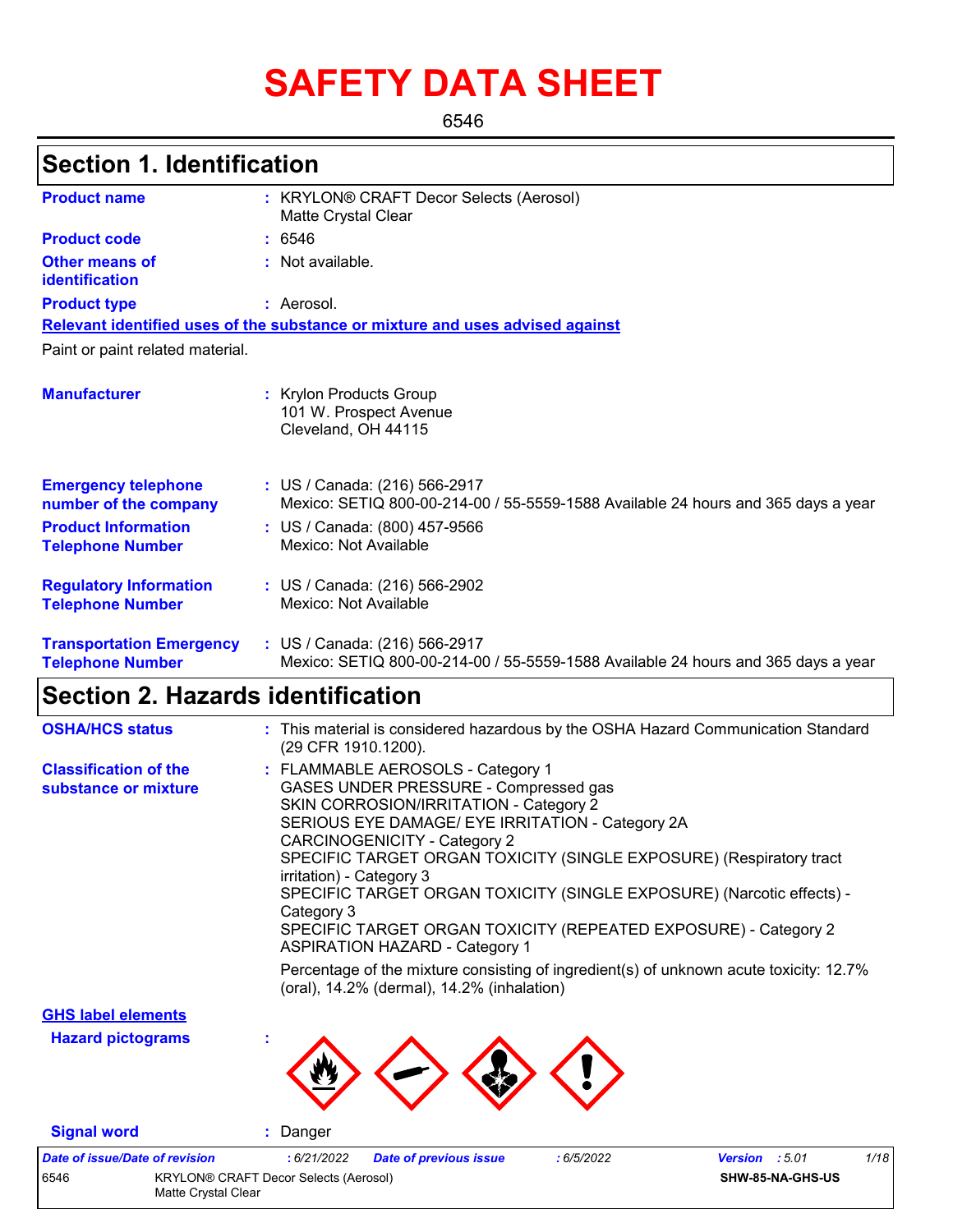### **Section 2. Hazards identification**

| <b>Hazard statements</b>                   | : Extremely flammable aerosol.<br>Contains gas under pressure; may explode if heated.<br>May be fatal if swallowed and enters airways.<br>Causes skin irritation.<br>Causes serious eye irritation.<br>May cause respiratory irritation.<br>May cause drowsiness or dizziness.<br>Suspected of causing cancer.<br>May cause damage to organs through prolonged or repeated exposure.                                                                                                                                                                                                                                                                       |
|--------------------------------------------|------------------------------------------------------------------------------------------------------------------------------------------------------------------------------------------------------------------------------------------------------------------------------------------------------------------------------------------------------------------------------------------------------------------------------------------------------------------------------------------------------------------------------------------------------------------------------------------------------------------------------------------------------------|
| <b>Precautionary statements</b>            |                                                                                                                                                                                                                                                                                                                                                                                                                                                                                                                                                                                                                                                            |
| <b>General</b>                             | : Read label before use. Keep out of reach of children. If medical advice is needed,<br>have product container or label at hand.                                                                                                                                                                                                                                                                                                                                                                                                                                                                                                                           |
| <b>Prevention</b>                          | : Obtain special instructions before use. Do not handle until all safety precautions have<br>been read and understood. Wear protective gloves, protective clothing and eye or face<br>protection. Keep away from heat, hot surfaces, sparks, open flames and other ignition<br>sources. No smoking. Do not spray on an open flame or other ignition source. Use<br>only outdoors or in a well-ventilated area. Do not breathe dust or mist. Wash<br>thoroughly after handling. Pressurized container: Do not pierce or burn, even after use.                                                                                                               |
| <b>Response</b>                            | : IF exposed or concerned: Get medical advice or attention. IF INHALED: Remove<br>person to fresh air and keep comfortable for breathing. Call a POISON CENTER or<br>doctor if you feel unwell. IF SWALLOWED: Immediately call a POISON CENTER or<br>doctor. Do NOT induce vomiting. Take off contaminated clothing and wash it before<br>reuse. IF ON SKIN: Wash with plenty of water. If skin irritation occurs: Get medical<br>advice or attention. IF IN EYES: Rinse cautiously with water for several minutes.<br>Remove contact lenses, if present and easy to do. Continue rinsing. If eye irritation<br>persists: Get medical advice or attention. |
| <b>Storage</b>                             | : Store locked up. Protect from sunlight. Do not expose to temperatures exceeding 50<br>°C/122 °F. Store in a well-ventilated place. Keep container tightly closed.                                                                                                                                                                                                                                                                                                                                                                                                                                                                                        |
| <b>Disposal</b>                            | : Dispose of contents and container in accordance with all local, regional, national and<br>international regulations.                                                                                                                                                                                                                                                                                                                                                                                                                                                                                                                                     |
| <b>Supplemental label</b><br>elements      | DELAYED EFFECTS FROM LONG TERM OVEREXPOSURE. Contains solvents which<br>can cause permanent brain and nervous system damage. Intentional misuse by<br>deliberately concentrating and inhaling the contents can be harmful or fatal. WARNING:<br>This product contains chemicals known to the State of California to cause cancer and<br>birth defects or other reproductive harm.                                                                                                                                                                                                                                                                          |
|                                            | Please refer to the SDS for additional information. Keep out of reach of children. Keep<br>upright in a cool, dry place. Do not discard empty can in trash compactor.                                                                                                                                                                                                                                                                                                                                                                                                                                                                                      |
| <b>Hazards not otherwise</b><br>classified | : None known.                                                                                                                                                                                                                                                                                                                                                                                                                                                                                                                                                                                                                                              |

### **Section 3. Composition/information on ingredients**

| Substance/mixture                       | : Mixture                   |
|-----------------------------------------|-----------------------------|
| <b>Other means of</b><br>identification | $\therefore$ Not available. |
|                                         |                             |

**CAS number/other identifiers**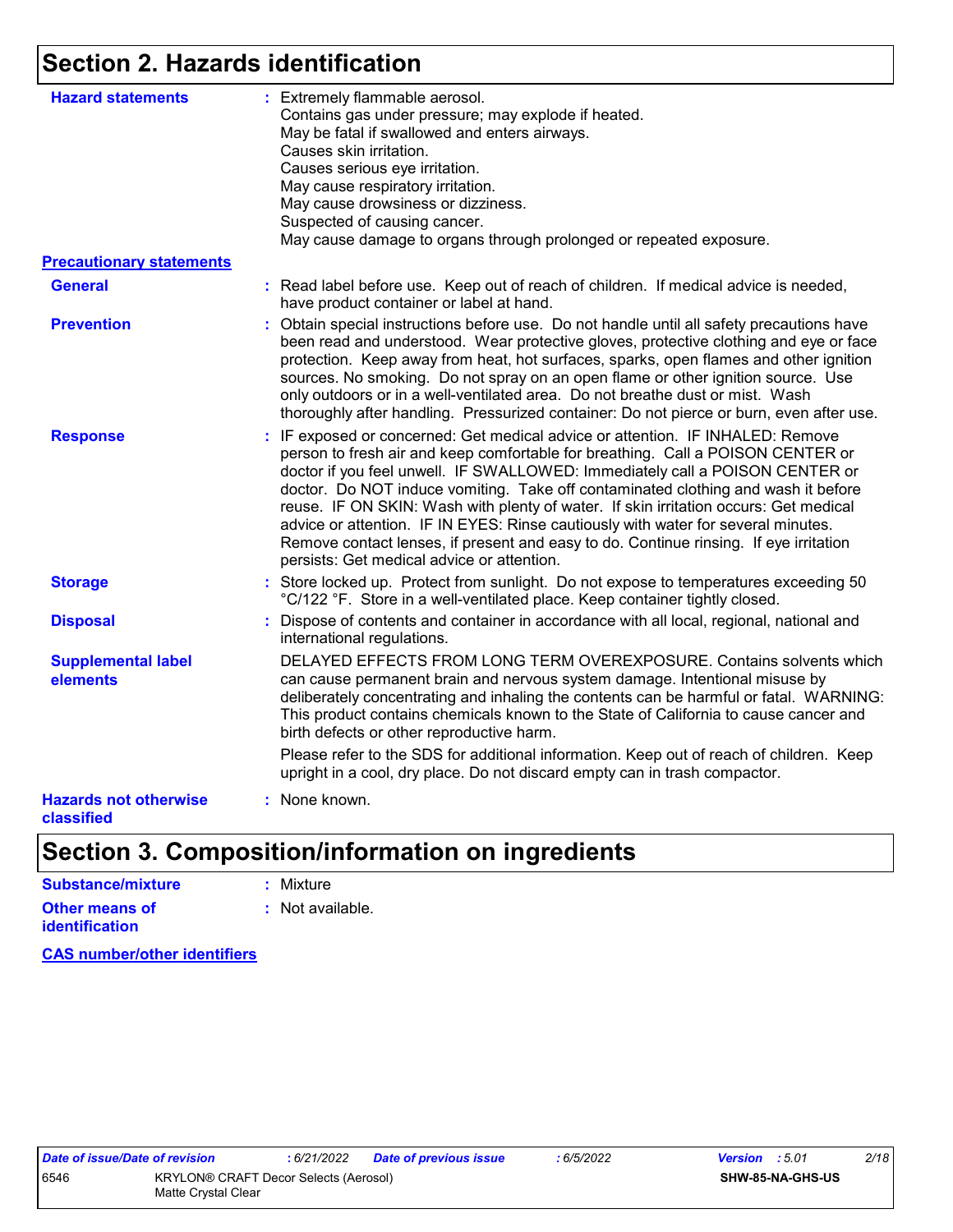### **Section 3. Composition/information on ingredients**

| <b>Ingredient name</b>               | % by weight | <b>CAS number</b> |
|--------------------------------------|-------------|-------------------|
| Acetone                              | 225 - ≤50   | 67-64-1           |
| n-Butyl Acetate                      | 210 - ≤25   | 123-86-4          |
| Propane                              | 210 - ≤25   | 74-98-6           |
| <b>Butane</b>                        | 210 - ≤25   | 106-97-8          |
| Xylene, mixed isomers                | ∣≤3         | 1330-20-7         |
| Amorphous Silica                     | l≤3         | 7631-86-9         |
| Ethyl 3-Ethoxypropionate             | '≤3         | 763-69-9          |
| Hydrotreated Heavy Petroleum Naphtha | $\leq$ 1    | 64742-48-9        |
| Ethylbenzene                         | $\leq$ 1    | 100-41-4          |

Any concentration shown as a range is to protect confidentiality or is due to batch variation.

**There are no additional ingredients present which, within the current knowledge of the supplier and in the concentrations applicable, are classified and hence require reporting in this section.**

**Occupational exposure limits, if available, are listed in Section 8.**

### **Section 4. First aid measures**

#### **Description of necessary first aid measures**

| <b>Eye contact</b>                                        | : Immediately flush eyes with plenty of water, occasionally lifting the upper and lower<br>eyelids. Check for and remove any contact lenses. Continue to rinse for at least 10<br>minutes. Get medical attention.                                                                                                                                                                                                                                                                                                                                                                                                                                                                                                                                       |
|-----------------------------------------------------------|---------------------------------------------------------------------------------------------------------------------------------------------------------------------------------------------------------------------------------------------------------------------------------------------------------------------------------------------------------------------------------------------------------------------------------------------------------------------------------------------------------------------------------------------------------------------------------------------------------------------------------------------------------------------------------------------------------------------------------------------------------|
| <b>Inhalation</b>                                         | : Remove victim to fresh air and keep at rest in a position comfortable for breathing. If it<br>is suspected that fumes are still present, the rescuer should wear an appropriate mask<br>or self-contained breathing apparatus. If not breathing, if breathing is irregular or if<br>respiratory arrest occurs, provide artificial respiration or oxygen by trained personnel. It<br>may be dangerous to the person providing aid to give mouth-to-mouth resuscitation.<br>Get medical attention. If necessary, call a poison center or physician. If unconscious,<br>place in recovery position and get medical attention immediately. Maintain an open<br>airway. Loosen tight clothing such as a collar, tie, belt or waistband.                    |
| <b>Skin contact</b>                                       | : Flush contaminated skin with plenty of water. Remove contaminated clothing and<br>shoes. Continue to rinse for at least 10 minutes. Get medical attention. Wash clothing<br>before reuse. Clean shoes thoroughly before reuse.                                                                                                                                                                                                                                                                                                                                                                                                                                                                                                                        |
| <b>Ingestion</b>                                          | : Get medical attention immediately. Call a poison center or physician. Wash out mouth<br>with water. Remove dentures if any. If material has been swallowed and the exposed<br>person is conscious, give small quantities of water to drink. Stop if the exposed person<br>feels sick as vomiting may be dangerous. Aspiration hazard if swallowed. Can enter<br>lungs and cause damage. Do not induce vomiting. If vomiting occurs, the head should<br>be kept low so that vomit does not enter the lungs. Never give anything by mouth to an<br>unconscious person. If unconscious, place in recovery position and get medical<br>attention immediately. Maintain an open airway. Loosen tight clothing such as a collar,<br>tie, belt or waistband. |
| <b>Most important symptoms/effects, acute and delayed</b> |                                                                                                                                                                                                                                                                                                                                                                                                                                                                                                                                                                                                                                                                                                                                                         |

| <b>Potential acute health effects</b> |                                                                                                                              |  |
|---------------------------------------|------------------------------------------------------------------------------------------------------------------------------|--|
| <b>Eye contact</b>                    | : Causes serious eye irritation.                                                                                             |  |
| <b>Inhalation</b>                     | : Can cause central nervous system (CNS) depression. May cause drowsiness or<br>dizziness. May cause respiratory irritation. |  |
| <b>Skin contact</b>                   | : Causes skin irritation.                                                                                                    |  |
| <b>Ingestion</b>                      | : Can cause central nervous system (CNS) depression. May be fatal if swallowed and<br>enters airways.                        |  |

#### **Over-exposure signs/symptoms**

| Date of issue/Date of revision                                       |  | : 6/21/2022 | <b>Date of previous issue</b> | :6/5/2022 | <b>Version</b> : 5.01 |  | 3/18 |
|----------------------------------------------------------------------|--|-------------|-------------------------------|-----------|-----------------------|--|------|
| 6546<br>KRYLON® CRAFT Decor Selects (Aerosol)<br>Matte Crystal Clear |  |             |                               |           | SHW-85-NA-GHS-US      |  |      |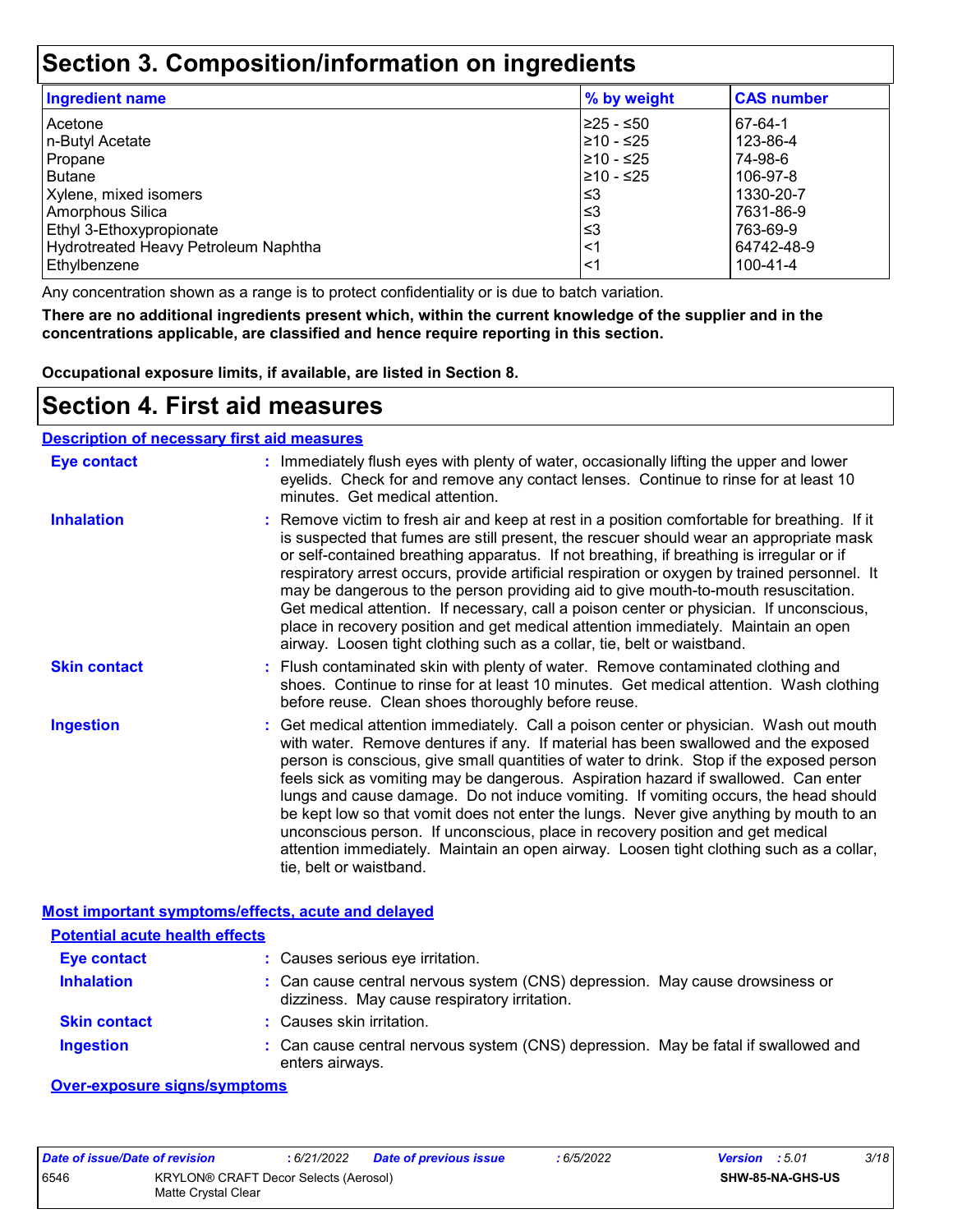### **Section 4. First aid measures**

| <b>Eye contact</b>        | : Adverse symptoms may include the following:<br>pain or irritation<br>watering<br>redness                                                                                                |
|---------------------------|-------------------------------------------------------------------------------------------------------------------------------------------------------------------------------------------|
| <b>Inhalation</b>         | : Adverse symptoms may include the following:<br>respiratory tract irritation<br>coughing<br>nausea or vomiting<br>headache<br>drowsiness/fatigue<br>dizziness/vertigo<br>unconsciousness |
| <b>Skin contact</b>       | : Adverse symptoms may include the following:<br>irritation<br>redness                                                                                                                    |
| <b>Ingestion</b>          | : Adverse symptoms may include the following:<br>nausea or vomiting                                                                                                                       |
|                           | <u>Indication of immediate medical attention and special treatment needed, if necessary</u>                                                                                               |
| <b>Notes to physician</b> | : Treat symptomatically. Contact poison treatment specialist immediately if large<br>quantities have been ingested or inhaled.                                                            |

- **Specific treatments :** No specific treatment.
- **Protection of first-aiders** : No action shall be taken involving any personal risk or without suitable training. If it is suspected that fumes are still present, the rescuer should wear an appropriate mask or self-contained breathing apparatus. It may be dangerous to the person providing aid to give mouth-to-mouth resuscitation.

| See toxicological information (Section 11) |  |  |
|--------------------------------------------|--|--|
|                                            |  |  |

### **Section 5. Fire-fighting measures**

| <b>Extinguishing media</b>                               |                                                                                                                                                                                                                                                                                                                                                                                                                                                       |
|----------------------------------------------------------|-------------------------------------------------------------------------------------------------------------------------------------------------------------------------------------------------------------------------------------------------------------------------------------------------------------------------------------------------------------------------------------------------------------------------------------------------------|
| <b>Suitable extinguishing</b><br>media                   | : Use an extinguishing agent suitable for the surrounding fire.                                                                                                                                                                                                                                                                                                                                                                                       |
| <b>Unsuitable extinguishing</b><br>media                 | : None known.                                                                                                                                                                                                                                                                                                                                                                                                                                         |
| <b>Specific hazards arising</b><br>from the chemical     | : Extremely flammable aerosol. Runoff to sewer may create fire or explosion hazard. In<br>a fire or if heated, a pressure increase will occur and the container may burst, with the<br>risk of a subsequent explosion. Gas may accumulate in low or confined areas or travel<br>a considerable distance to a source of ignition and flash back, causing fire or explosion.<br>Bursting aerosol containers may be propelled from a fire at high speed. |
| <b>Hazardous thermal</b><br>decomposition products       | Decomposition products may include the following materials:<br>carbon dioxide<br>carbon monoxide<br>metal oxide/oxides                                                                                                                                                                                                                                                                                                                                |
| <b>Special protective actions</b><br>for fire-fighters   | Promptly isolate the scene by removing all persons from the vicinity of the incident if<br>there is a fire. No action shall be taken involving any personal risk or without suitable<br>training. Move containers from fire area if this can be done without risk. Use water<br>spray to keep fire-exposed containers cool.                                                                                                                           |
| <b>Special protective</b><br>equipment for fire-fighters | Fire-fighters should wear appropriate protective equipment and self-contained breathing<br>apparatus (SCBA) with a full face-piece operated in positive pressure mode.                                                                                                                                                                                                                                                                                |

| Date of issue/Date of revision |                                                              | : 6/21/2022 | <b>Date of previous issue</b> | 6/5/2022 | <b>Version</b> : 5.01 |                         | 4/18 |
|--------------------------------|--------------------------------------------------------------|-------------|-------------------------------|----------|-----------------------|-------------------------|------|
| 6546                           | KRYLON® CRAFT Decor Selects (Aerosol)<br>Matte Crystal Clear |             |                               |          |                       | <b>SHW-85-NA-GHS-US</b> |      |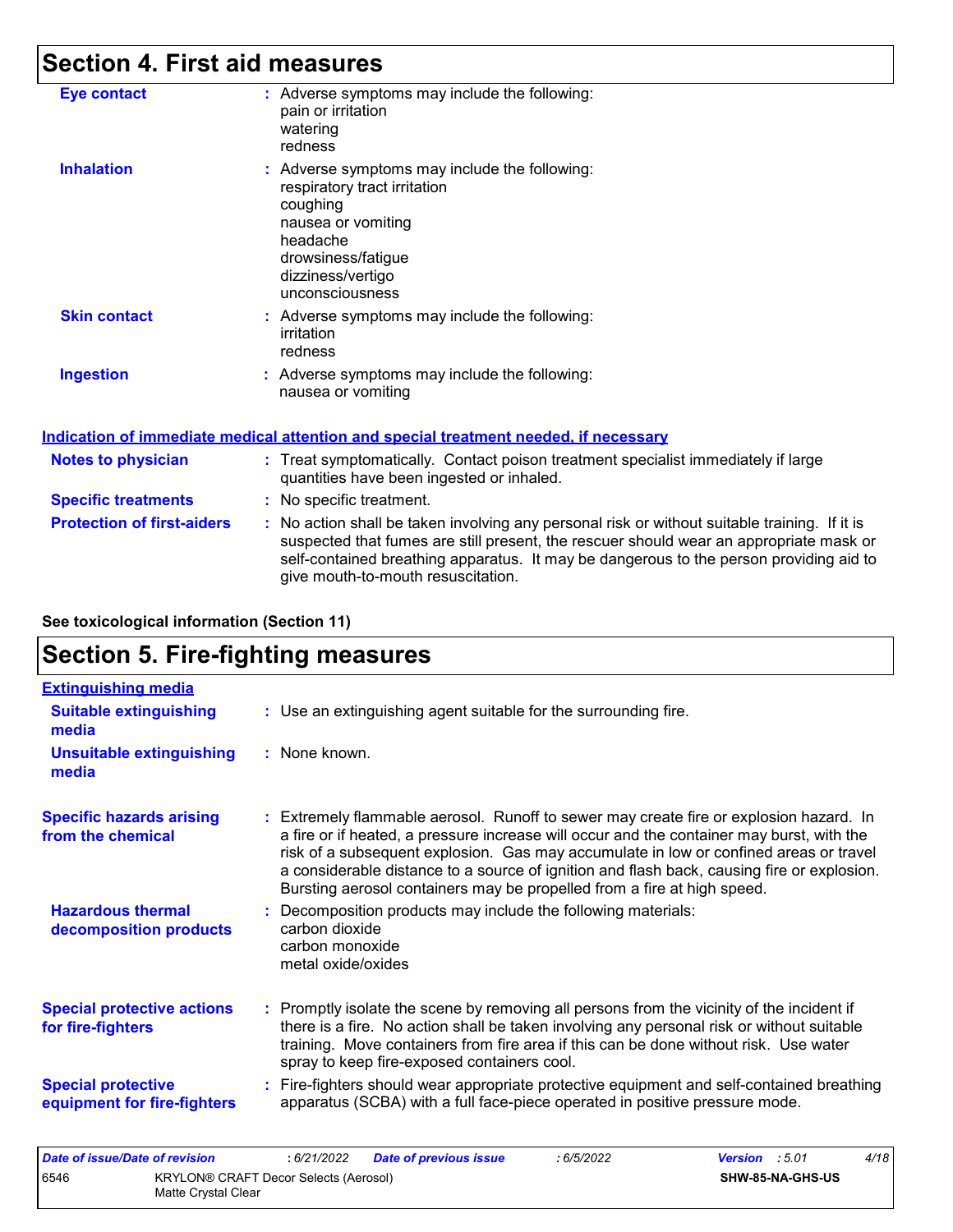# **Section 6. Accidental release measures**

|                                                       | <b>Personal precautions, protective equipment and emergency procedures</b>                                                                                                                                                                                                                                                                                                                                                                                                                                                                                                                                                                                                                                                                                                       |
|-------------------------------------------------------|----------------------------------------------------------------------------------------------------------------------------------------------------------------------------------------------------------------------------------------------------------------------------------------------------------------------------------------------------------------------------------------------------------------------------------------------------------------------------------------------------------------------------------------------------------------------------------------------------------------------------------------------------------------------------------------------------------------------------------------------------------------------------------|
| For non-emergency<br>personnel                        | : No action shall be taken involving any personal risk or without suitable training.<br>Evacuate surrounding areas. Keep unnecessary and unprotected personnel from<br>entering. In the case of aerosols being ruptured, care should be taken due to the rapid<br>escape of the pressurized contents and propellant. If a large number of containers are<br>ruptured, treat as a bulk material spillage according to the instructions in the clean-up<br>section. Do not touch or walk through spilled material. Shut off all ignition sources. No<br>flares, smoking or flames in hazard area. Avoid breathing vapor or mist. Provide<br>adequate ventilation. Wear appropriate respirator when ventilation is inadequate. Put<br>on appropriate personal protective equipment. |
| For emergency responders                              | : If specialized clothing is required to deal with the spillage, take note of any information in<br>Section 8 on suitable and unsuitable materials. See also the information in "For non-<br>emergency personnel".                                                                                                                                                                                                                                                                                                                                                                                                                                                                                                                                                               |
| <b>Environmental precautions</b>                      | : Avoid dispersal of spilled material and runoff and contact with soil, waterways, drains<br>and sewers. Inform the relevant authorities if the product has caused environmental<br>pollution (sewers, waterways, soil or air).                                                                                                                                                                                                                                                                                                                                                                                                                                                                                                                                                  |
| Methods and materials for containment and cleaning up |                                                                                                                                                                                                                                                                                                                                                                                                                                                                                                                                                                                                                                                                                                                                                                                  |
| <b>Small spill</b>                                    | : Stop leak if without risk. Move containers from spill area. Use spark-proof tools and<br>explosion-proof equipment. Dilute with water and mop up if water-soluble. Alternatively,<br>or if water-insoluble, absorb with an inert dry material and place in an appropriate waste<br>disposal container. Dispose of via a licensed waste disposal contractor.                                                                                                                                                                                                                                                                                                                                                                                                                    |
| <b>Large spill</b>                                    | : Stop leak if without risk. Move containers from spill area. Use spark-proof tools and<br>explosion-proof equipment. Approach release from upwind. Prevent entry into sewers,<br>water courses, basements or confined areas. Wash spillages into an effluent treatment<br>plant or proceed as follows. Contain and collect spillage with non-combustible,<br>absorbent material e.g. sand, earth, vermiculite or diatomaceous earth and place in<br>container for disposal according to local regulations (see Section 13). Dispose of via a<br>licensed waste disposal contractor. Contaminated absorbent material may pose the<br>same hazard as the spilled product. Note: see Section 1 for emergency contact<br>information and Section 13 for waste disposal.             |

### **Section 7. Handling and storage**

#### **Precautions for safe handling**

| <b>Protective measures</b>                       | : Put on appropriate personal protective equipment (see Section 8). Pressurized<br>container: protect from sunlight and do not expose to temperatures exceeding 50°C. Do<br>not pierce or burn, even after use. Avoid exposure - obtain special instructions before<br>use. Do not handle until all safety precautions have been read and understood. Do not<br>get in eyes or on skin or clothing. Do not breathe vapor or mist. Do not swallow. Avoid<br>breathing gas. Use only with adequate ventilation. Wear appropriate respirator when<br>ventilation is inadequate. Store and use away from heat, sparks, open flame or any<br>other ignition source. Use explosion-proof electrical (ventilating, lighting and material<br>handling) equipment. Use only non-sparking tools. Empty containers retain product<br>residue and can be hazardous. |
|--------------------------------------------------|---------------------------------------------------------------------------------------------------------------------------------------------------------------------------------------------------------------------------------------------------------------------------------------------------------------------------------------------------------------------------------------------------------------------------------------------------------------------------------------------------------------------------------------------------------------------------------------------------------------------------------------------------------------------------------------------------------------------------------------------------------------------------------------------------------------------------------------------------------|
| <b>Advice on general</b><br>occupational hygiene | : Eating, drinking and smoking should be prohibited in areas where this material is<br>handled, stored and processed. Workers should wash hands and face before eating,<br>drinking and smoking. Remove contaminated clothing and protective equipment before<br>entering eating areas. See also Section 8 for additional information on hygiene<br>measures.                                                                                                                                                                                                                                                                                                                                                                                                                                                                                           |

| Date of issue/Date of revision |                                                              | : 6/21/2022 | <b>Date of previous issue</b> | : 6/5/2022 | <b>Version</b> : 5.01 |                  | 5/18 |
|--------------------------------|--------------------------------------------------------------|-------------|-------------------------------|------------|-----------------------|------------------|------|
| 6546                           | KRYLON® CRAFT Decor Selects (Aerosol)<br>Matte Crystal Clear |             |                               |            |                       | SHW-85-NA-GHS-US |      |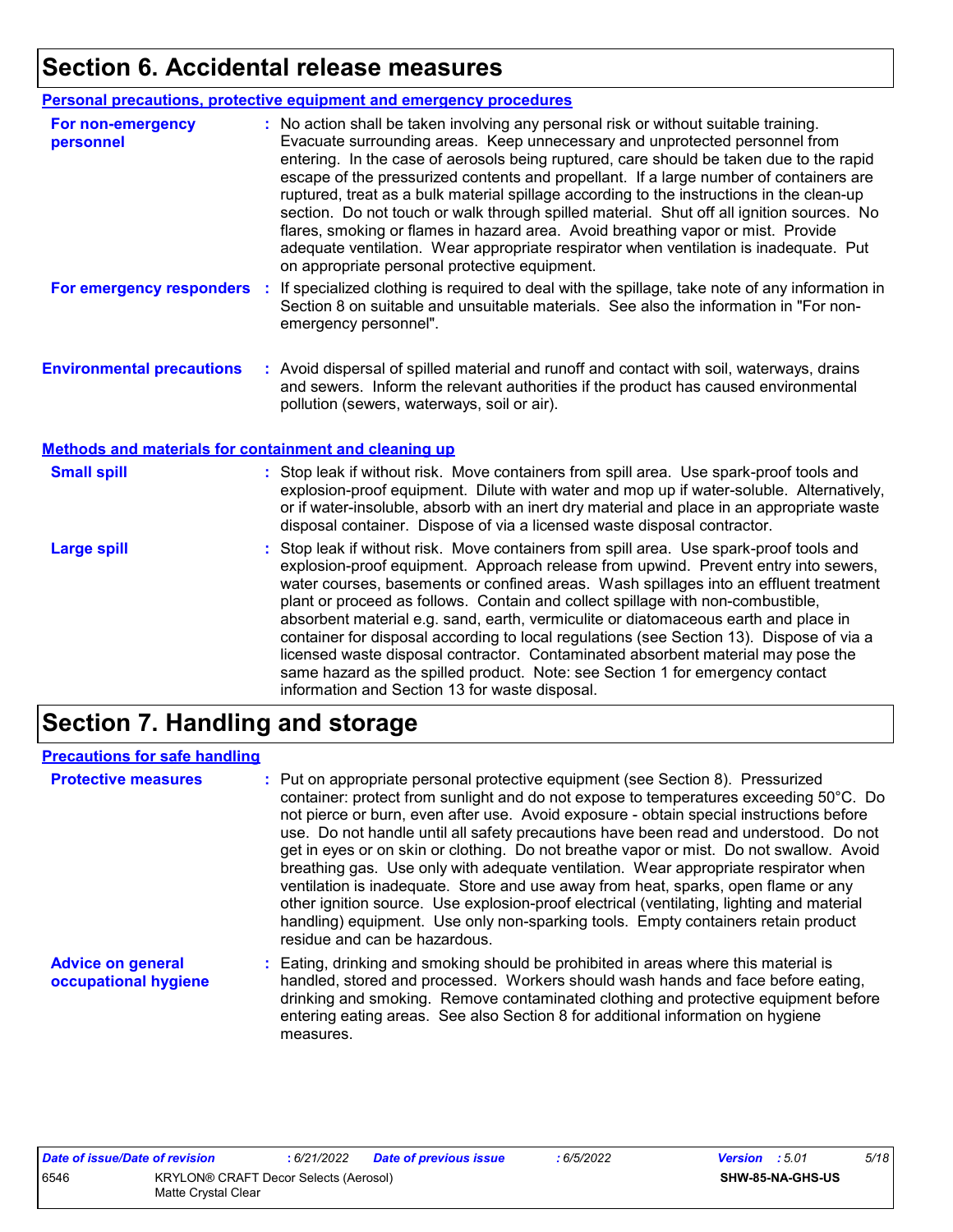### **Section 7. Handling and storage**

### **including any incompatibilities**

**Conditions for safe storage,** : Store in accordance with local regulations. Store away from direct sunlight in a dry, cool and well-ventilated area, away from incompatible materials (see Section 10) and food and drink. Protect from sunlight. Store locked up. Eliminate all ignition sources. Use appropriate containment to avoid environmental contamination. See Section 10 for incompatible materials before handling or use.

### **Section 8. Exposure controls/personal protection**

#### **Control parameters**

**Occupational exposure limits (OSHA United States)**

| <b>Ingredient name</b>   | CAS#      | <b>Exposure limits</b>                                                                                                                                                                                                                                                                                                  |
|--------------------------|-----------|-------------------------------------------------------------------------------------------------------------------------------------------------------------------------------------------------------------------------------------------------------------------------------------------------------------------------|
| Acetone                  | 67-64-1   | ACGIH TLV (United States, 1/2021).<br>TWA: 250 ppm 8 hours.<br>STEL: 500 ppm 15 minutes.<br>NIOSH REL (United States, 10/2020).<br>TWA: 250 ppm 10 hours.<br>TWA: 590 mg/m <sup>3</sup> 10 hours.<br>OSHA PEL (United States, 5/2018).<br>TWA: 1000 ppm 8 hours.<br>TWA: 2400 mg/m <sup>3</sup> 8 hours.                |
| n-Butyl Acetate          | 123-86-4  | NIOSH REL (United States, 10/2020).<br>TWA: 150 ppm 10 hours.<br>TWA: 710 mg/m <sup>3</sup> 10 hours.<br>STEL: 200 ppm 15 minutes.<br>STEL: 950 mg/m <sup>3</sup> 15 minutes.<br>OSHA PEL (United States, 5/2018).<br>TWA: 150 ppm 8 hours.<br>TWA: $710 \text{ mg/m}^3$ 8 hours.<br>ACGIH TLV (United States, 1/2021). |
|                          |           | STEL: 150 ppm 15 minutes.<br>TWA: 50 ppm 8 hours.                                                                                                                                                                                                                                                                       |
| Propane                  | 74-98-6   | NIOSH REL (United States, 10/2020).<br>TWA: 1000 ppm 10 hours.<br>TWA: 1800 mg/m <sup>3</sup> 10 hours.<br>OSHA PEL (United States, 5/2018).<br>TWA: 1000 ppm 8 hours.<br>TWA: 1800 mg/m <sup>3</sup> 8 hours.<br>ACGIH TLV (United States, 1/2021). Oxygen<br>Depletion [Asphyxiant]. Explosive potential.             |
| <b>Butane</b>            | 106-97-8  | NIOSH REL (United States, 10/2020).<br>TWA: 800 ppm 10 hours.<br>TWA: 1900 mg/m <sup>3</sup> 10 hours.<br>ACGIH TLV (United States, 1/2021).<br><b>Explosive potential.</b><br>STEL: 1000 ppm 15 minutes.                                                                                                               |
| Xylene, mixed isomers    | 1330-20-7 | ACGIH TLV (United States, 1/2021).<br>TWA: 100 ppm 8 hours.<br>TWA: $434$ mg/m <sup>3</sup> 8 hours.<br>STEL: 150 ppm 15 minutes.<br>STEL: 651 mg/m <sup>3</sup> 15 minutes.<br>OSHA PEL (United States, 5/2018).<br>TWA: 100 ppm 8 hours.<br>TWA: $435 \text{ mg/m}^3$ 8 hours.                                        |
| Amorphous Silica         | 7631-86-9 | NIOSH REL (United States, 10/2020).<br>TWA: 6 mg/m <sup>3</sup> 10 hours.                                                                                                                                                                                                                                               |
| Ethyl 3-Ethoxypropionate | 763-69-9  | None.                                                                                                                                                                                                                                                                                                                   |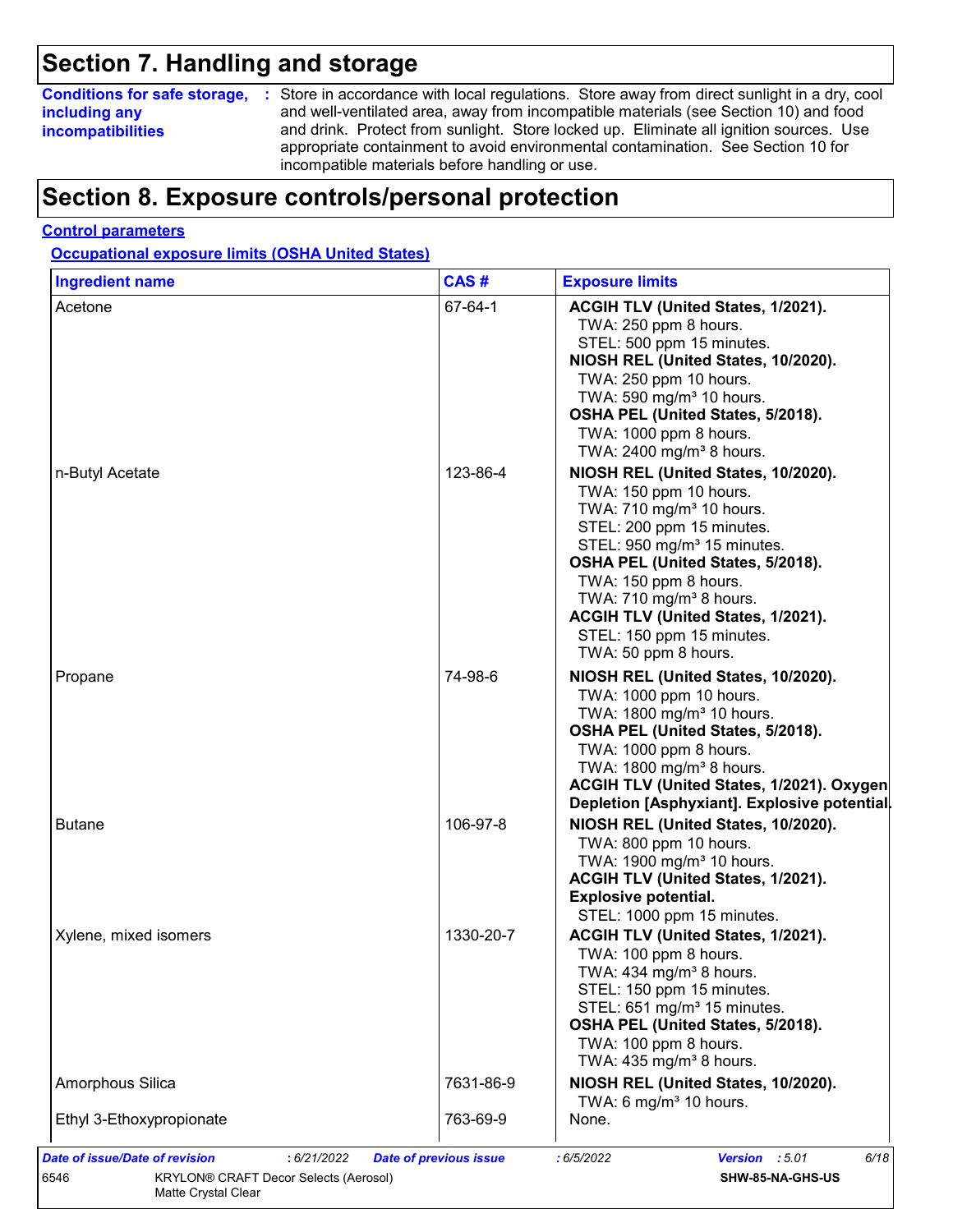| Hydrotreated Heavy Petroleum Naphtha | 64742-48-9     | None.                                   |
|--------------------------------------|----------------|-----------------------------------------|
| Ethylbenzene                         | $100 - 41 - 4$ | ACGIH TLV (United States, 1/2021).      |
|                                      |                | TWA: 20 ppm 8 hours.                    |
|                                      |                | NIOSH REL (United States, 10/2020).     |
|                                      |                | TWA: 100 ppm 10 hours.                  |
|                                      |                | TWA: $435 \text{ mg/m}^3$ 10 hours.     |
|                                      |                | STEL: 125 ppm 15 minutes.               |
|                                      |                | STEL: 545 mg/m <sup>3</sup> 15 minutes. |
|                                      |                | OSHA PEL (United States, 5/2018).       |
|                                      |                | TWA: 100 ppm 8 hours.                   |
|                                      |                | TWA: $435 \text{ mg/m}^3$ 8 hours.      |
|                                      |                |                                         |

#### **Occupational exposure limits (Canada)**

| acetone         | 67-64-1  | CA Alberta Provincial (Canada, 6/2018).<br>8 hrs OEL: 1200 mg/m <sup>3</sup> 8 hours.<br>15 min OEL: 1800 mg/m <sup>3</sup> 15 minutes.<br>8 hrs OEL: 500 ppm 8 hours.<br>15 min OEL: 750 ppm 15 minutes.<br><b>CA British Columbia Provincial (Canada,</b><br>6/2021).                                                                                                                                                                                                                                                                                                                                                                        |
|-----------------|----------|------------------------------------------------------------------------------------------------------------------------------------------------------------------------------------------------------------------------------------------------------------------------------------------------------------------------------------------------------------------------------------------------------------------------------------------------------------------------------------------------------------------------------------------------------------------------------------------------------------------------------------------------|
|                 |          | TWA: 250 ppm 8 hours.<br>STEL: 500 ppm 15 minutes.<br>CA Ontario Provincial (Canada, 6/2019).<br>TWA: 250 ppm 8 hours.<br>STEL: 500 ppm 15 minutes.<br>CA Quebec Provincial (Canada, 6/2021).<br>TWAEV: 500 ppm 8 hours.<br>TWAEV: 1190 mg/m <sup>3</sup> 8 hours.<br>STEV: 1000 ppm 15 minutes.<br>STEV: 2380 mg/m <sup>3</sup> 15 minutes.<br><b>CA Saskatchewan Provincial (Canada,</b><br>7/2013).<br>STEL: 750 ppm 15 minutes.<br>TWA: 500 ppm 8 hours.                                                                                                                                                                                   |
| n-butyl acetate | 123-86-4 | CA Alberta Provincial (Canada, 6/2018).<br>15 min OEL: 200 ppm 15 minutes.<br>15 min OEL: 950 mg/m <sup>3</sup> 15 minutes.<br>8 hrs OEL: 150 ppm 8 hours.<br>8 hrs OEL: 713 mg/m <sup>3</sup> 8 hours.<br><b>CA Saskatchewan Provincial (Canada,</b><br>7/2013).<br>STEL: 200 ppm 15 minutes.<br>TWA: 150 ppm 8 hours.<br>CA Ontario Provincial (Canada, 6/2019).<br>STEL: 150 ppm 15 minutes.<br>TWA: 50 ppm 8 hours.<br><b>CA British Columbia Provincial (Canada,</b><br>$6/2021$ ).<br>STEL: 150 ppm 15 minutes.<br>TWA: 50 ppm 8 hours.<br>CA Quebec Provincial (Canada, 6/2021).<br>STEV: 150 ppm 15 minutes.<br>TWAEV: 50 ppm 8 hours. |
| Normal propane  | 74-98-6  | CA Alberta Provincial (Canada, 6/2018).<br>8 hrs OEL: 1000 ppm 8 hours.                                                                                                                                                                                                                                                                                                                                                                                                                                                                                                                                                                        |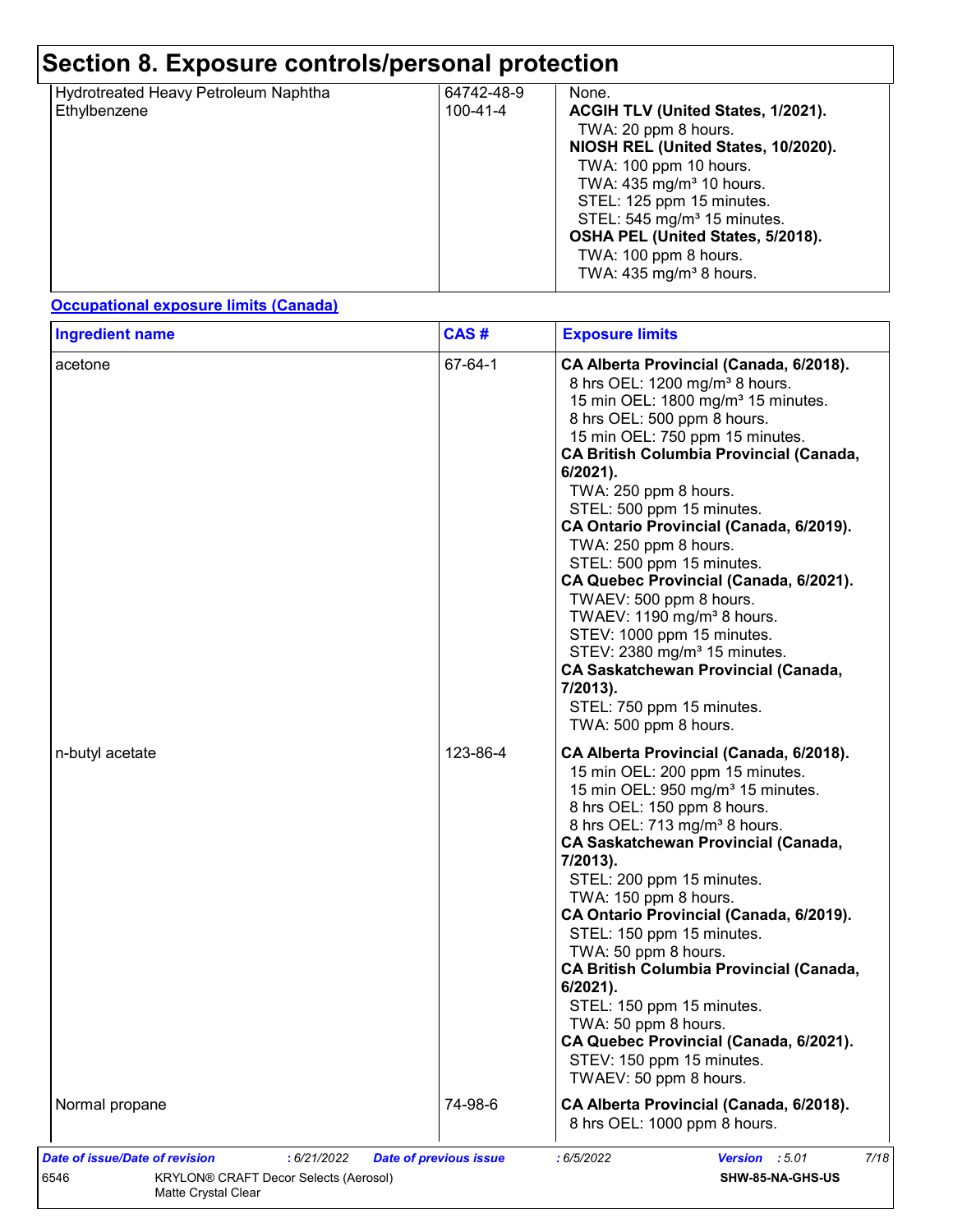|               |                | CA Quebec Provincial (Canada, 6/2021).<br>TWAEV: 1000 ppm 8 hours.<br>TWAEV: 1800 mg/m <sup>3</sup> 8 hours.<br><b>CA Saskatchewan Provincial (Canada,</b><br>7/2013).<br>STEL: 1250 ppm 15 minutes.<br>TWA: 1000 ppm 8 hours.<br><b>CA British Columbia Provincial (Canada,</b><br>6/2021). Oxygen Depletion [Asphyxiant].<br><b>Explosive potential.</b><br>CA Ontario Provincial (Canada, 6/2019).                                                                                                                                                                                                                                                                                                                              |
|---------------|----------------|------------------------------------------------------------------------------------------------------------------------------------------------------------------------------------------------------------------------------------------------------------------------------------------------------------------------------------------------------------------------------------------------------------------------------------------------------------------------------------------------------------------------------------------------------------------------------------------------------------------------------------------------------------------------------------------------------------------------------------|
|               |                | <b>Oxygen Depletion [Asphyxiant]. Explosive</b><br>potential.                                                                                                                                                                                                                                                                                                                                                                                                                                                                                                                                                                                                                                                                      |
| <b>Butane</b> | 106-97-8       | CA Alberta Provincial (Canada, 6/2018).<br>8 hrs OEL: 1000 ppm 8 hours.<br>CA Quebec Provincial (Canada, 6/2021).<br>TWAEV: 800 ppm 8 hours.<br>TWAEV: 1900 mg/m <sup>3</sup> 8 hours.<br><b>CA Saskatchewan Provincial (Canada,</b><br>7/2013).<br>STEL: 1250 ppm 15 minutes.<br>TWA: 1000 ppm 8 hours.<br><b>CA British Columbia Provincial (Canada,</b><br>6/2021). Explosive potential.<br>STEL: 1000 ppm 15 minutes.<br>CA Ontario Provincial (Canada, 6/2019).<br><b>Explosive potential.</b><br>STEL: 1000 ppm 15 minutes.                                                                                                                                                                                                  |
| Xylene        | 1330-20-7      | CA Alberta Provincial (Canada, 6/2018).<br>8 hrs OEL: 100 ppm 8 hours.<br>15 min OEL: 651 mg/m <sup>3</sup> 15 minutes.<br>15 min OEL: 150 ppm 15 minutes.<br>8 hrs OEL: 434 mg/m <sup>3</sup> 8 hours.<br><b>CA British Columbia Provincial (Canada,</b><br>6/2021).<br>TWA: 100 ppm 8 hours.<br>STEL: 150 ppm 15 minutes.<br>CA Quebec Provincial (Canada, 6/2021).<br>TWAEV: 100 ppm 8 hours.<br>TWAEV: 434 mg/m <sup>3</sup> 8 hours.<br>STEV: 150 ppm 15 minutes.<br>STEV: 651 mg/m <sup>3</sup> 15 minutes.<br>CA Ontario Provincial (Canada, 6/2019).<br>STEL: 150 ppm 15 minutes.<br>TWA: 100 ppm 8 hours.<br><b>CA Saskatchewan Provincial (Canada,</b><br>7/2013).<br>STEL: 150 ppm 15 minutes.<br>TWA: 100 ppm 8 hours. |
| Ethylbenzene  | $100 - 41 - 4$ | CA Alberta Provincial (Canada, 6/2018).<br>8 hrs OEL: 100 ppm 8 hours.<br>8 hrs OEL: 434 mg/m <sup>3</sup> 8 hours.<br>15 min OEL: 543 mg/m <sup>3</sup> 15 minutes.<br>15 min OEL: 125 ppm 15 minutes.<br><b>CA British Columbia Provincial (Canada,</b><br>$6/2021$ ).                                                                                                                                                                                                                                                                                                                                                                                                                                                           |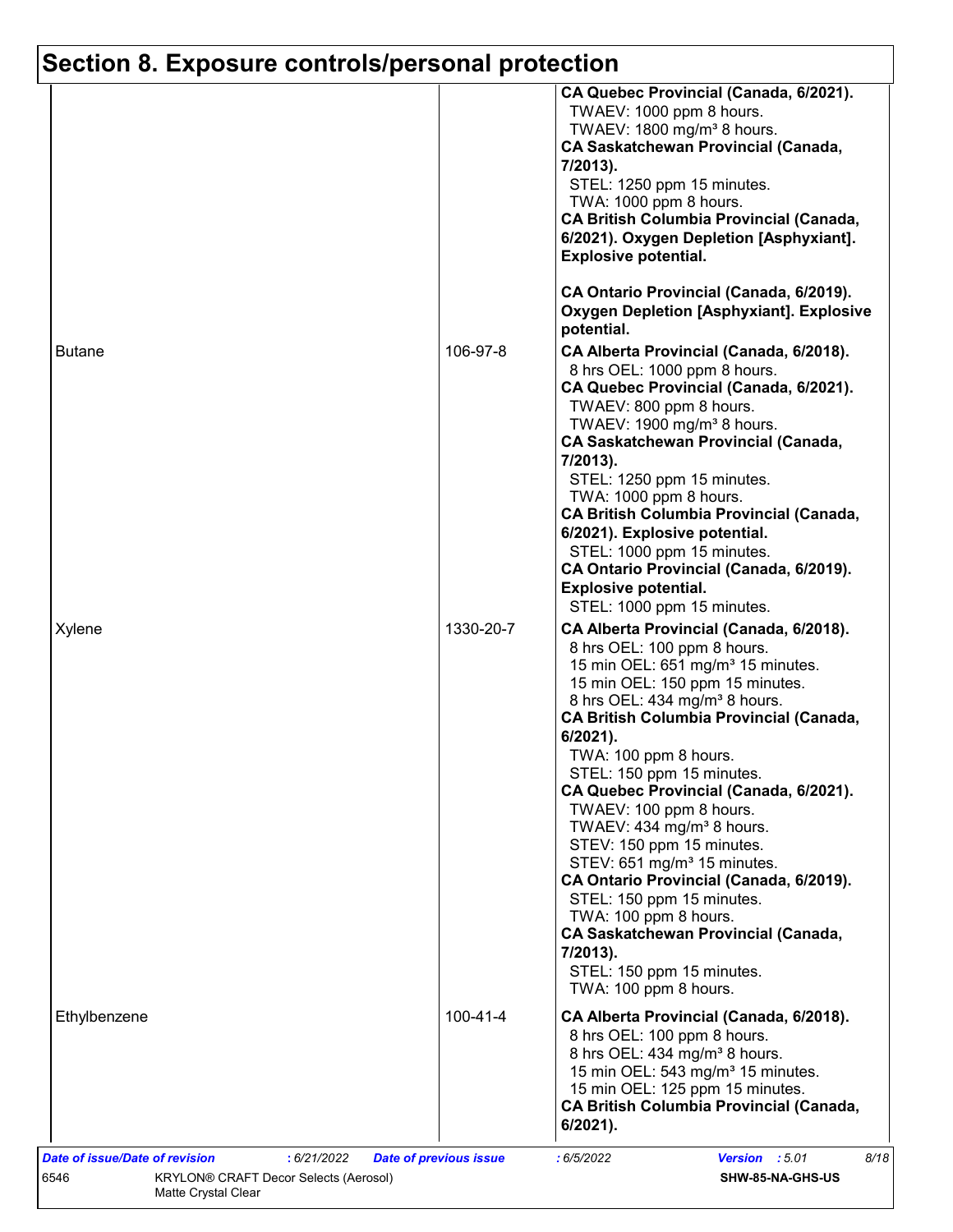|  | TWA: 20 ppm 8 hours.<br>CA Ontario Provincial (Canada, 6/2019).<br>TWA: 20 ppm 8 hours.<br>CA Quebec Provincial (Canada, 6/2021).<br>TWAEV: 20 ppm 8 hours.<br><b>CA Saskatchewan Provincial (Canada,</b><br>7/2013).<br>STEL: 125 ppm 15 minutes.<br>TWA: 100 ppm 8 hours. |
|--|-----------------------------------------------------------------------------------------------------------------------------------------------------------------------------------------------------------------------------------------------------------------------------|
|--|-----------------------------------------------------------------------------------------------------------------------------------------------------------------------------------------------------------------------------------------------------------------------------|

#### **Occupational exposure limits (Mexico)**

|                       | CAS#      | <b>Exposure limits</b>                                                                                                |
|-----------------------|-----------|-----------------------------------------------------------------------------------------------------------------------|
| Acetone               | 67-64-1   | $\overline{\phantom{a}}$<br>NOM-010-STPS-2014 (Mexico, 4/2016).<br>TWA: 500 ppm 8 hours.<br>STEL: 750 ppm 15 minutes. |
| n-Butyl Acetate       | 123-86-4  | NOM-010-STPS-2014 (Mexico, 4/2016).<br>TWA: 150 ppm 8 hours.<br>STEL: 200 ppm 15 minutes.                             |
| Propane               | 74-98-6   | NOM-010-STPS-2014 (Mexico, 4/2016).<br>TWA: 1000 ppm 8 hours.                                                         |
| <b>Butane</b>         | 106-97-8  | NOM-010-STPS-2014 (Mexico, 4/2016).<br>TWA: 1000 ppm 8 hours.                                                         |
| Xylene, mixed isomers | 1330-20-7 | NOM-010-STPS-2014 (Mexico, 4/2016).<br>STEL: 150 ppm 15 minutes.<br>TWA: 100 ppm 8 hours.                             |

| <b>Appropriate engineering</b><br><b>controls</b> | : Use only with adequate ventilation. Use process enclosures, local exhaust ventilation or<br>other engineering controls to keep worker exposure to airborne contaminants below any<br>recommended or statutory limits. The engineering controls also need to keep gas,<br>vapor or dust concentrations below any lower explosive limits. Use explosion-proof<br>ventilation equipment.                                                                                                                                                                                                                                |
|---------------------------------------------------|------------------------------------------------------------------------------------------------------------------------------------------------------------------------------------------------------------------------------------------------------------------------------------------------------------------------------------------------------------------------------------------------------------------------------------------------------------------------------------------------------------------------------------------------------------------------------------------------------------------------|
| <b>Environmental exposure</b><br><b>controls</b>  | Emissions from ventilation or work process equipment should be checked to ensure<br>they comply with the requirements of environmental protection legislation. In some<br>cases, fume scrubbers, filters or engineering modifications to the process equipment<br>will be necessary to reduce emissions to acceptable levels.                                                                                                                                                                                                                                                                                          |
| <b>Individual protection measures</b>             |                                                                                                                                                                                                                                                                                                                                                                                                                                                                                                                                                                                                                        |
| <b>Hygiene measures</b>                           | : Wash hands, forearms and face thoroughly after handling chemical products, before<br>eating, smoking and using the lavatory and at the end of the working period.<br>Appropriate techniques should be used to remove potentially contaminated clothing.<br>Wash contaminated clothing before reusing. Ensure that eyewash stations and safety<br>showers are close to the workstation location.                                                                                                                                                                                                                      |
| <b>Eye/face protection</b>                        | : Safety eyewear complying with an approved standard should be used when a risk<br>assessment indicates this is necessary to avoid exposure to liquid splashes, mists,<br>gases or dusts. If contact is possible, the following protection should be worn, unless<br>the assessment indicates a higher degree of protection: chemical splash goggles.                                                                                                                                                                                                                                                                  |
| <b>Skin protection</b>                            |                                                                                                                                                                                                                                                                                                                                                                                                                                                                                                                                                                                                                        |
| <b>Hand protection</b>                            | : Chemical-resistant, impervious gloves complying with an approved standard should be<br>worn at all times when handling chemical products if a risk assessment indicates this is<br>necessary. Considering the parameters specified by the glove manufacturer, check<br>during use that the gloves are still retaining their protective properties. It should be<br>noted that the time to breakthrough for any glove material may be different for different<br>glove manufacturers. In the case of mixtures, consisting of several substances, the<br>protection time of the gloves cannot be accurately estimated. |

| Date of issue/Date of revision |                                                              | : 6/21/2022 | <b>Date of previous issue</b> | 6/5/2022 | <b>Version</b> : 5.01 |                         | 9/18 |
|--------------------------------|--------------------------------------------------------------|-------------|-------------------------------|----------|-----------------------|-------------------------|------|
| 6546                           | KRYLON® CRAFT Decor Selects (Aerosol)<br>Matte Crvstal Clear |             |                               |          |                       | <b>SHW-85-NA-GHS-US</b> |      |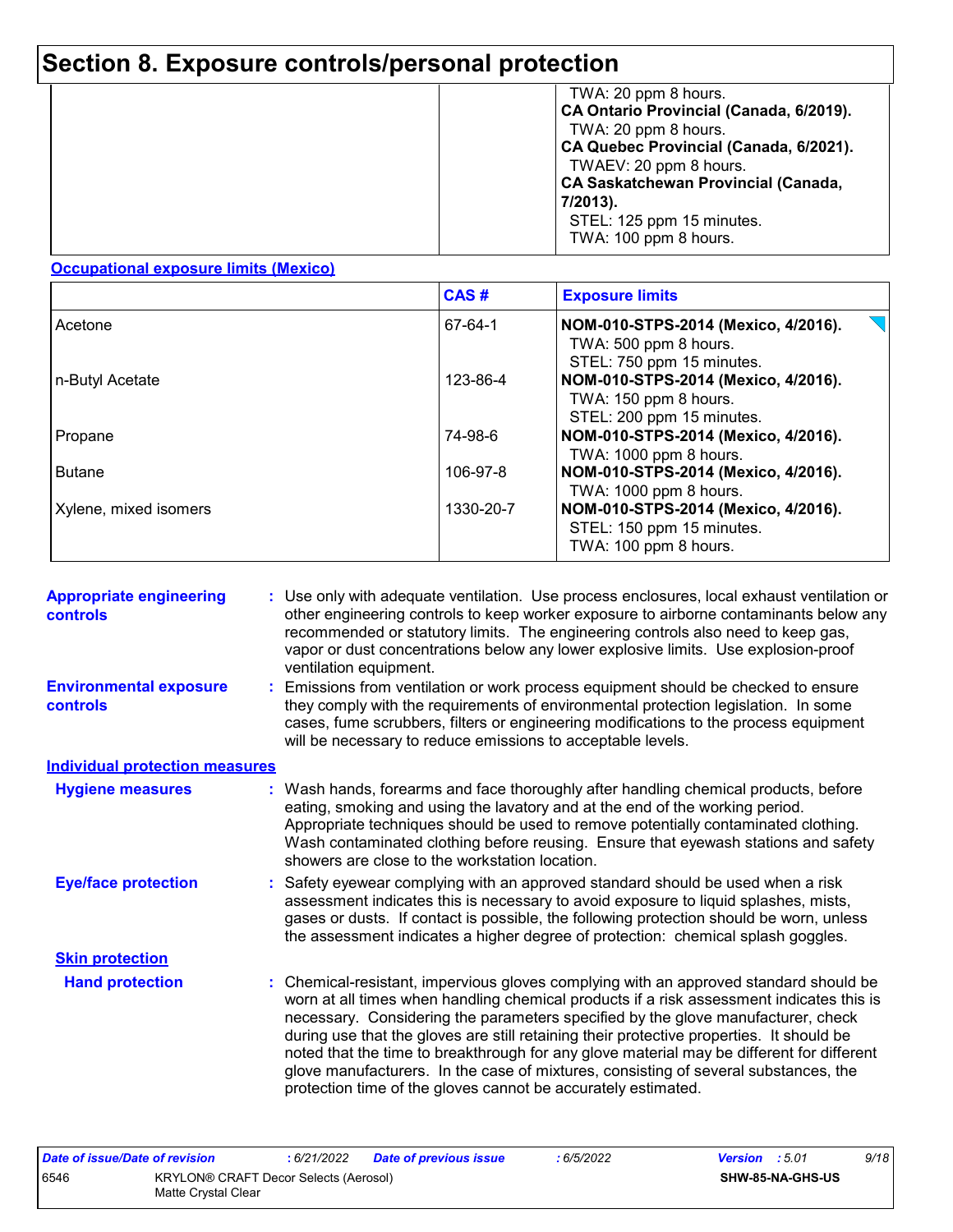| <b>Body protection</b>        | : Personal protective equipment for the body should be selected based on the task being<br>performed and the risks involved and should be approved by a specialist before<br>handling this product. When there is a risk of ignition from static electricity, wear anti-<br>static protective clothing. For the greatest protection from static discharges, clothing<br>should include anti-static overalls, boots and gloves. |
|-------------------------------|--------------------------------------------------------------------------------------------------------------------------------------------------------------------------------------------------------------------------------------------------------------------------------------------------------------------------------------------------------------------------------------------------------------------------------|
| <b>Other skin protection</b>  | : Appropriate footwear and any additional skin protection measures should be selected<br>based on the task being performed and the risks involved and should be approved by a<br>specialist before handling this product.                                                                                                                                                                                                      |
| <b>Respiratory protection</b> | : Based on the hazard and potential for exposure, select a respirator that meets the<br>appropriate standard or certification. Respirators must be used according to a<br>respiratory protection program to ensure proper fitting, training, and other important<br>aspects of use.                                                                                                                                            |

### **Section 9. Physical and chemical properties**

The conditions of measurement of all properties are at standard temperature and pressure unless otherwise indicated.

| <b>Appearance</b>                                                 |    |                                                                                 |
|-------------------------------------------------------------------|----|---------------------------------------------------------------------------------|
| <b>Physical state</b>                                             |    | $:$ Liquid.                                                                     |
| <b>Color</b>                                                      |    | Not available.                                                                  |
| Odor                                                              |    | Not available.                                                                  |
| <b>Odor threshold</b>                                             |    | Not available.                                                                  |
| pH                                                                |    | Not applicable.                                                                 |
| <b>Melting point/freezing point</b>                               |    | Not available.                                                                  |
| <b>Boiling point, initial boiling</b><br>point, and boiling range |    | : Not available.                                                                |
| <b>Flash point</b>                                                |    | : Closed cup: -29 $^{\circ}$ C (-20.2 $^{\circ}$ F) [Pensky-Martens Closed Cup] |
| <b>Evaporation rate</b>                                           |    | 5.6 (butyl acetate = $1$ )                                                      |
| <b>Flammability</b>                                               |    | Not available.                                                                  |
| Lower and upper explosion<br>limit/flammability limit             |    | $:$ Lower: $1\%$<br>Upper: 12.8%                                                |
| <b>Vapor pressure</b>                                             |    | : 101.3 kPa (760 mm Hg)                                                         |
| <b>Relative vapor density</b>                                     |    | : $1.55$ [Air = 1]                                                              |
| <b>Relative density</b>                                           |    | 0.74                                                                            |
| <b>Solubility</b>                                                 |    | Not available.                                                                  |
| <b>Partition coefficient: n-</b><br>octanol/water                 |    | : Not applicable.                                                               |
| <b>Auto-ignition temperature</b>                                  |    | : Not available.                                                                |
| <b>Decomposition temperature</b>                                  | ÷. | Not available.                                                                  |
| <b>Viscosity</b>                                                  |    | Kinematic (40°C (104°F)): <20.5 mm <sup>2</sup> /s (<20.5 cSt)                  |
| <b>Molecular weight</b>                                           |    | Not applicable.                                                                 |
| <b>Aerosol product</b>                                            |    |                                                                                 |
| <b>Type of aerosol</b>                                            |    | : Spray                                                                         |
| <b>Heat of combustion</b>                                         |    | 29.203 kJ/g                                                                     |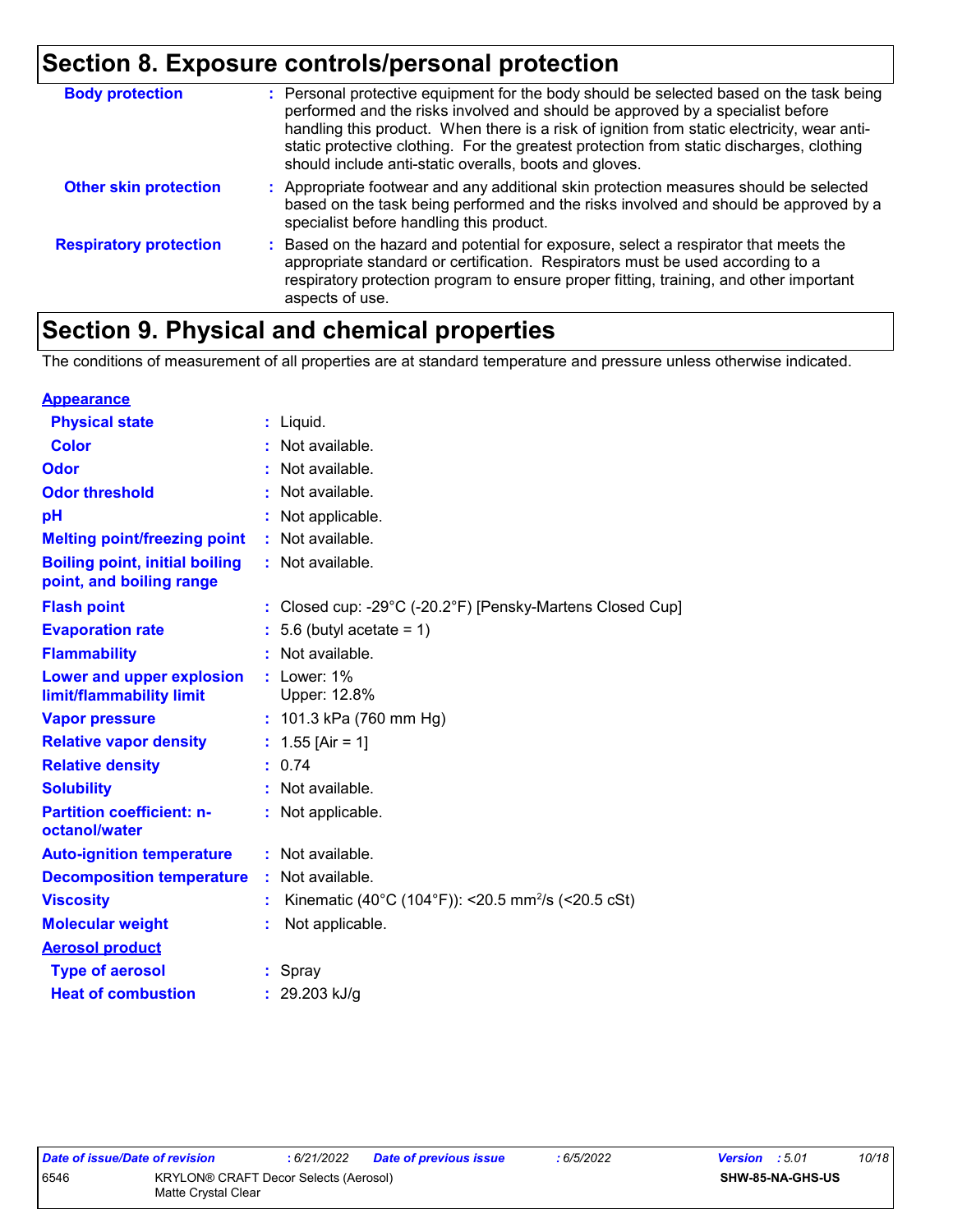## **Section 10. Stability and reactivity**

| <b>Reactivity</b>                            | : No specific test data related to reactivity available for this product or its ingredients.              |
|----------------------------------------------|-----------------------------------------------------------------------------------------------------------|
| <b>Chemical stability</b>                    | : The product is stable.                                                                                  |
| <b>Possibility of hazardous</b><br>reactions | : Under normal conditions of storage and use, hazardous reactions will not occur.                         |
| <b>Conditions to avoid</b>                   | : Avoid all possible sources of ignition (spark or flame).                                                |
| <b>Incompatible materials</b>                | : No specific data.                                                                                       |
| <b>Hazardous decomposition</b><br>products   | : Under normal conditions of storage and use, hazardous decomposition products should<br>not be produced. |

### **Section 11. Toxicological information**

#### **Information on toxicological effects**

#### **Acute toxicity**

| <b>Product/ingredient name</b> | <b>Result</b>                | <b>Species</b> | <b>Dose</b>              | <b>Exposure</b> |
|--------------------------------|------------------------------|----------------|--------------------------|-----------------|
| Acetone                        | LD50 Oral                    | Rat            | 5800 mg/kg               |                 |
| n-Butyl Acetate                | LD50 Dermal                  | Rabbit         | >17600 mg/kg             |                 |
|                                | LD50 Oral                    | Rat            | 10768 mg/kg              |                 |
| <b>Butane</b>                  | <b>LC50 Inhalation Vapor</b> | Rat            | 658000 mg/m <sup>3</sup> | 4 hours         |
| Xylene, mixed isomers          | LC50 Inhalation Gas.         | Rat            | 6700 ppm                 | 4 hours         |
|                                | LD50 Oral                    | Rat            | 4300 mg/kg               |                 |
| Ethyl 3-Ethoxypropionate       | LD50 Oral                    | Rat            | 3200 mg/kg               |                 |
| <b>Hydrotreated Heavy</b>      | <b>LC50 Inhalation Vapor</b> | Rat            | 8500 mg/m <sup>3</sup>   | 4 hours         |
| Petroleum Naphtha              |                              |                |                          |                 |
|                                | LD50 Oral                    | Rat            | $>6$ g/kg                |                 |
| Ethylbenzene                   | LD50 Dermal                  | Rabbit         | >5000 mg/kg              |                 |
|                                | LD50 Oral                    | Rat            | 3500 mg/kg               |                 |

#### **Irritation/Corrosion**

| <b>Product/ingredient name</b>        | <b>Result</b>                                | <b>Species</b> | <b>Score</b> | <b>Exposure</b> | <b>Observation</b>      |
|---------------------------------------|----------------------------------------------|----------------|--------------|-----------------|-------------------------|
| Acetone                               | Eyes - Mild irritant                         | Human          |              | 186300 ppm      |                         |
|                                       | Eyes - Mild irritant                         | Rabbit         |              | $10$ uL         |                         |
|                                       | Eyes - Moderate irritant                     | Rabbit         |              | 24 hours 20     |                         |
|                                       |                                              |                |              | mg              |                         |
|                                       | Eyes - Severe irritant                       | Rabbit         |              | $20 \, mg$      |                         |
|                                       | Skin - Mild irritant                         | Rabbit         |              | 24 hours 500    |                         |
|                                       |                                              |                |              | mg              |                         |
|                                       | Skin - Mild irritant                         | Rabbit         |              | 395 mg          |                         |
| n-Butyl Acetate                       | Eyes - Moderate irritant                     | Rabbit         |              | $100$ mg        |                         |
|                                       | Skin - Moderate irritant                     | Rabbit         |              | 24 hours 500    |                         |
|                                       |                                              |                |              | mg              |                         |
| Xylene, mixed isomers                 | Eyes - Mild irritant                         | Rabbit         |              | 87 mg           |                         |
|                                       | Eyes - Severe irritant                       | Rabbit         |              | 24 hours 5      |                         |
|                                       |                                              |                |              | mg              |                         |
|                                       | Skin - Mild irritant                         | Rat            |              | 8 hours 60 uL   |                         |
|                                       | Skin - Moderate irritant                     | Rabbit         |              | 24 hours 500    |                         |
|                                       |                                              |                |              | mg              |                         |
|                                       | Skin - Moderate irritant                     | Rabbit         |              | 100 %           |                         |
| Amorphous Silica                      | Eyes - Mild irritant                         | Rabbit         |              | 24 hours 25     | $\blacksquare$          |
|                                       |                                              |                |              | mg              |                         |
|                                       |                                              |                |              |                 |                         |
| <b>Date of issue/Date of revision</b> | : 6/21/2022<br><b>Date of previous issue</b> |                | :6/5/2022    | Version : 5.01  | 11/18                   |
| <b>GEAG</b>                           | KBVLONA CRAFT Deser Selects (Across)         |                |              |                 | <b>CUM OF MA CUC HC</b> |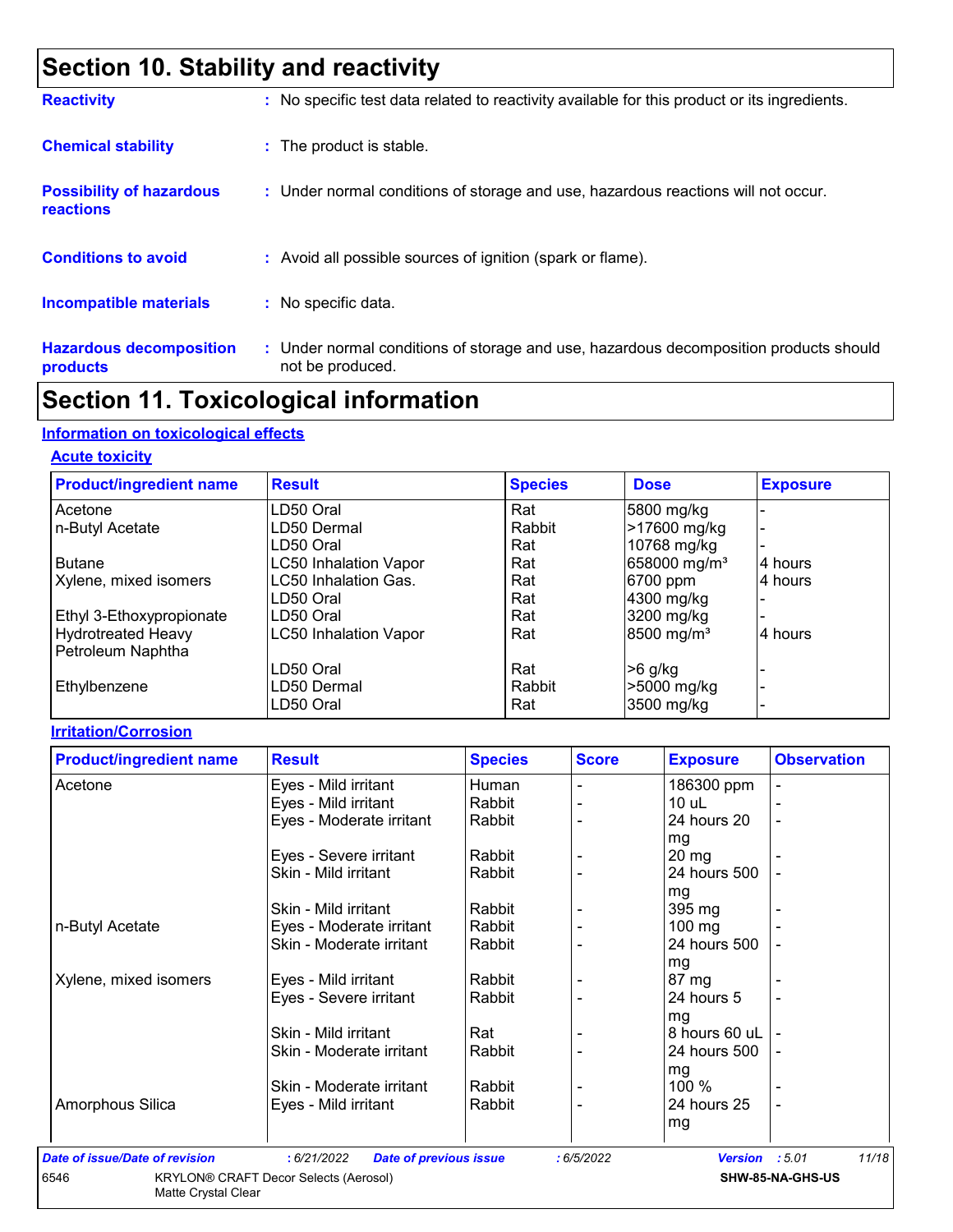### **Section 11. Toxicological information**

| Ethyl 3-Ethoxypropionate | Skin - Mild irritant    | Rabbit | l 24 hours 500   l |  |
|--------------------------|-------------------------|--------|--------------------|--|
|                          |                         |        | mq                 |  |
| l Ethvlbenzene           | Eyes - Severe irritant_ | Rabbit | 500 mg             |  |
|                          | l Skin - Mild irritant  | Rabbit | I24 hours 15       |  |
|                          |                         |        | mg                 |  |

#### **Sensitization**

Not available.

#### **Mutagenicity**

Not available.

#### **Carcinogenicity**

Not available.

#### **Classification**

| <b>Product/ingredient name</b>            | <b>OSHA</b> | <b>IARC</b> | <b>NTP</b> |
|-------------------------------------------|-------------|-------------|------------|
| Xylene, mixed isomers<br>Amorphous Silica |             |             |            |
| Ethylbenzene                              |             | 2B          |            |

#### **Reproductive toxicity**

Not available.

#### **Teratogenicity**

Not available.

#### **Specific target organ toxicity (single exposure)**

| <b>Name</b>                                 | <b>Category</b> | <b>Route of</b><br>exposure | <b>Target organs</b>            |
|---------------------------------------------|-----------------|-----------------------------|---------------------------------|
| Acetone                                     | Category 3      |                             | Respiratory tract<br>irritation |
|                                             | Category 3      |                             | Narcotic effects                |
| n-Butyl Acetate                             | Category 3      |                             | Narcotic effects                |
| Propane                                     | Category 3      |                             | Respiratory tract<br>irritation |
|                                             | Category 3      |                             | Narcotic effects                |
| <b>Butane</b>                               | Category 3      |                             | Respiratory tract<br>irritation |
|                                             | Category 3      |                             | Narcotic effects                |
| Xylene, mixed isomers                       | Category 3      |                             | Respiratory tract<br>irritation |
| <b>Hydrotreated Heavy Petroleum Naphtha</b> | Category 3      |                             | Respiratory tract<br>irritation |
|                                             | Category 3      |                             | Narcotic effects                |
| Ethylbenzene                                | Category 3      |                             | Respiratory tract<br>irritation |
|                                             | Category 3      |                             | Narcotic effects                |

**Specific target organ toxicity (repeated exposure)**

|      | Date of issue/Date of revision |
|------|--------------------------------|
| 6546 | <b>KRYLON® CF</b>              |
|      | Matte Crystal (                |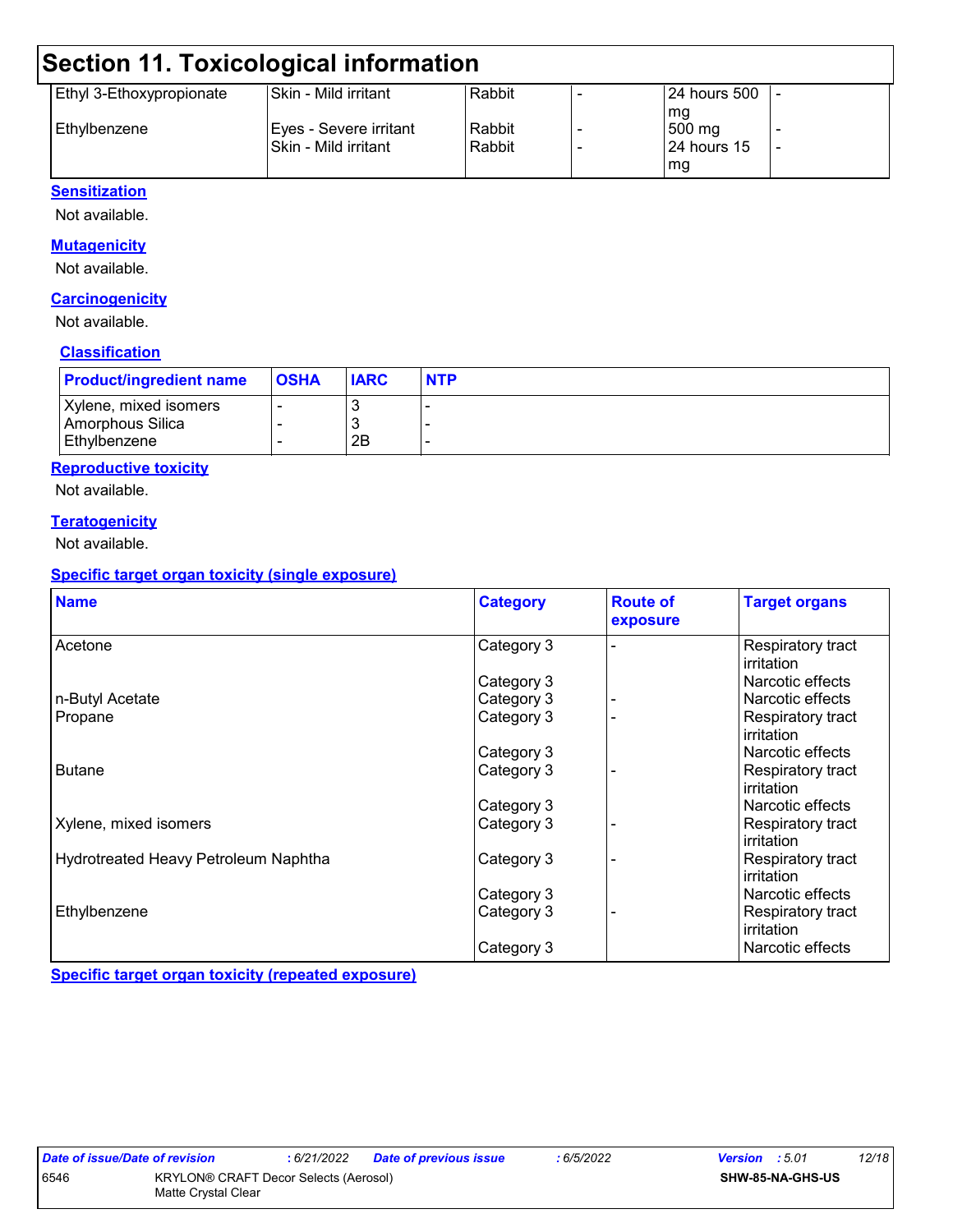# **Section 11. Toxicological information**

| <b>Name</b>                          | <b>Category</b> | <b>Route of</b><br>exposure | <b>Target organs</b> |
|--------------------------------------|-----------------|-----------------------------|----------------------|
| Acetone                              | Category 2      |                             |                      |
| Propane                              | Category 2      |                             |                      |
| Butane                               | Category 2      |                             |                      |
| Xylene, mixed isomers                | Category 2      |                             |                      |
| Hydrotreated Heavy Petroleum Naphtha | Category 2      |                             |                      |
| Ethylbenzene                         | Category 2      |                             | -                    |

#### **Aspiration hazard**

| <b>Name</b>                          | <b>Result</b>                         |
|--------------------------------------|---------------------------------------|
| Propane                              | <b>ASPIRATION HAZARD - Category 1</b> |
| l Butane                             | <b>ASPIRATION HAZARD - Category 1</b> |
| Xylene, mixed isomers                | <b>ASPIRATION HAZARD - Category 1</b> |
| Hydrotreated Heavy Petroleum Naphtha | <b>ASPIRATION HAZARD - Category 1</b> |
| Ethylbenzene                         | <b>ASPIRATION HAZARD - Category 1</b> |

| <b>Information on the likely</b><br>routes of exposure | : Not available.                                                                                                                                                                          |
|--------------------------------------------------------|-------------------------------------------------------------------------------------------------------------------------------------------------------------------------------------------|
| <b>Potential acute health effects</b>                  |                                                                                                                                                                                           |
| <b>Eye contact</b>                                     | : Causes serious eye irritation.                                                                                                                                                          |
| <b>Inhalation</b>                                      | : Can cause central nervous system (CNS) depression. May cause drowsiness or<br>dizziness. May cause respiratory irritation.                                                              |
| <b>Skin contact</b>                                    | : Causes skin irritation.                                                                                                                                                                 |
| <b>Ingestion</b>                                       | : Can cause central nervous system (CNS) depression. May be fatal if swallowed and<br>enters airways.                                                                                     |
|                                                        | <b>Symptoms related to the physical, chemical and toxicological characteristics</b>                                                                                                       |
| Eye contact                                            | : Adverse symptoms may include the following:<br>pain or irritation<br>watering<br>redness                                                                                                |
| <b>Inhalation</b>                                      | : Adverse symptoms may include the following:<br>respiratory tract irritation<br>coughing<br>nausea or vomiting<br>headache<br>drowsiness/fatigue<br>dizziness/vertigo<br>unconsciousness |
| <b>Skin contact</b>                                    | : Adverse symptoms may include the following:                                                                                                                                             |

|           | irritation<br>redness                                               |
|-----------|---------------------------------------------------------------------|
| Ingestion | : Adverse symptoms may include the following:<br>nausea or vomiting |

|                                                               | Delayed and immediate effects and also chronic effects from short and long term exposure |
|---------------------------------------------------------------|------------------------------------------------------------------------------------------|
| <b>Short term exposure</b>                                    |                                                                                          |
| <b>Potential immediate : Not available.</b><br><b>effects</b> |                                                                                          |
| <b>Potential delayed effects : Not available.</b>             |                                                                                          |
| <b>Long term exposure</b>                                     |                                                                                          |

| Date of issue/Date of revision |                                                                     | : 6/21/2022 | <b>Date of previous issue</b> | : 6/5/2022       | <b>Version</b> : 5.01 | 13/18 |
|--------------------------------|---------------------------------------------------------------------|-------------|-------------------------------|------------------|-----------------------|-------|
| 6546                           | <b>KRYLON® CRAFT Decor Selects (Aerosol)</b><br>Matte Crystal Clear |             |                               | SHW-85-NA-GHS-US |                       |       |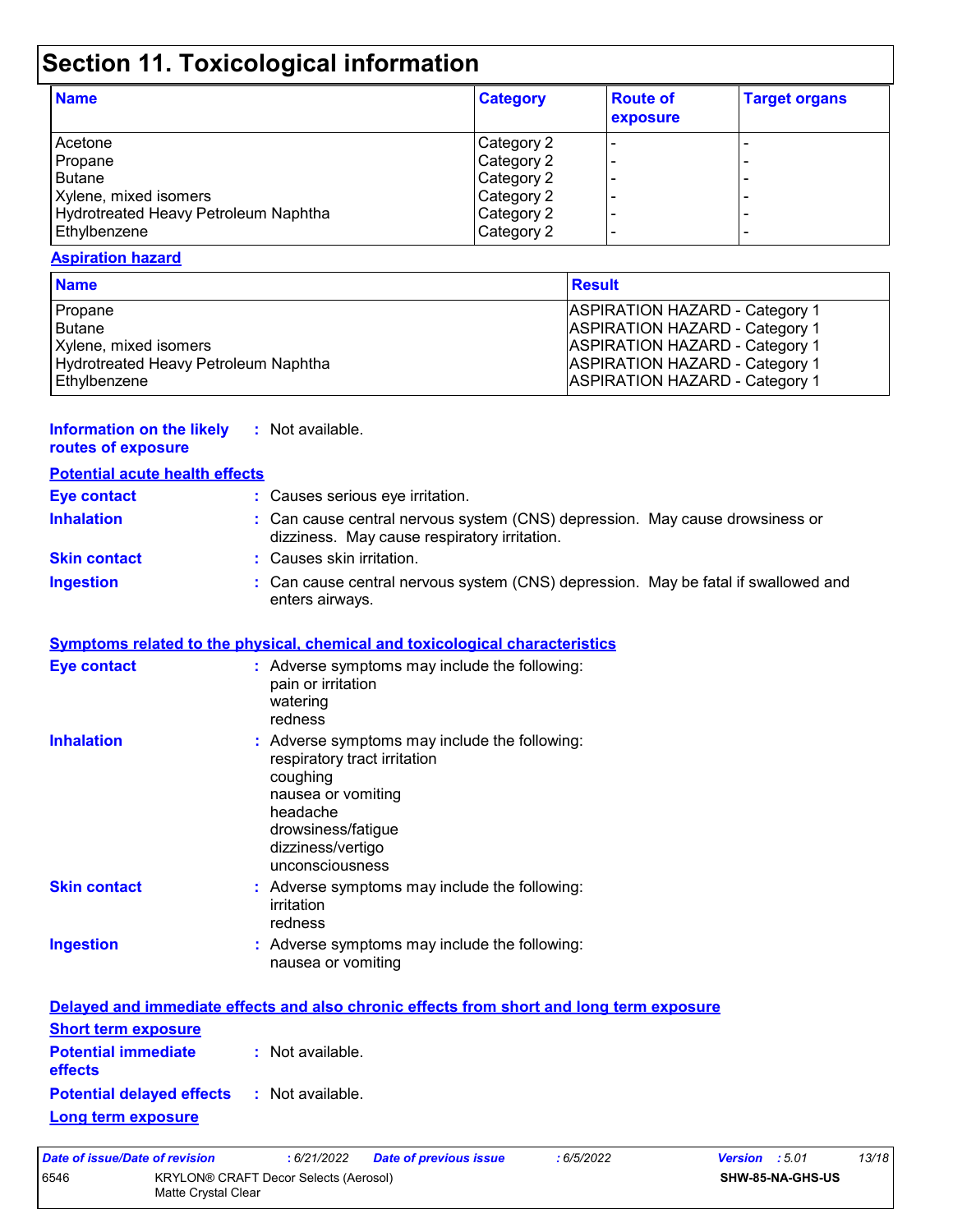# **Section 11. Toxicological information**

| <b>Potential immediate</b><br><b>effects</b>      | : Not available.                                                                            |
|---------------------------------------------------|---------------------------------------------------------------------------------------------|
| <b>Potential delayed effects : Not available.</b> |                                                                                             |
| <b>Potential chronic health effects</b>           |                                                                                             |
| Not available.                                    |                                                                                             |
| <b>General</b>                                    | : May cause damage to organs through prolonged or repeated exposure.                        |
| <b>Carcinogenicity</b>                            | : Suspected of causing cancer. Risk of cancer depends on duration and level of<br>exposure. |
| <b>Mutagenicity</b>                               | : No known significant effects or critical hazards.                                         |
| <b>Teratogenicity</b>                             | : No known significant effects or critical hazards.                                         |
| <b>Developmental effects</b>                      | : No known significant effects or critical hazards.                                         |
| <b>Fertility effects</b>                          | : No known significant effects or critical hazards.                                         |

#### **Numerical measures of toxicity**

#### **Acute toxicity estimates**

| <b>Route</b>       | <b>ATE value</b> |
|--------------------|------------------|
| Oral               | 89997.03 mg/kg   |
| Dermal             | 43807.95 mg/kg   |
| Inhalation (gases) | 266830.24 ppm    |

## **Section 12. Ecological information**

| Toxicitv |
|----------|
|----------|

| <b>Product/ingredient name</b>        | <b>Result</b>                                | <b>Species</b>                             | <b>Exposure</b> |
|---------------------------------------|----------------------------------------------|--------------------------------------------|-----------------|
| Acetone                               | Acute EC50 7200000 µg/l Fresh water          | Algae - Selenastrum sp.                    | 96 hours        |
|                                       | Acute LC50 4.42589 ml/L Marine water         | Crustaceans - Acartia tonsa -<br>Copepodid | 48 hours        |
|                                       | Acute LC50 7460000 µg/l Fresh water          | Daphnia - Daphnia cucullata                | 48 hours        |
|                                       | Acute LC50 5600 ppm Fresh water              | Fish - Poecilia reticulata                 | 96 hours        |
|                                       | Chronic NOEC 4.95 mg/l Marine water          | Algae - Ulva pertusa                       | 96 hours        |
|                                       | Chronic NOEC 0.016 ml/L Fresh water          | Crustaceans - Daphniidae                   | 21 days         |
|                                       | Chronic NOEC 0.1 ml/L Fresh water            | Daphnia - Daphnia magna -<br>Neonate       | 21 days         |
|                                       | Chronic NOEC 5 µg/l Marine water             | Fish - Gasterosteus aculeatus -<br>Larvae  | 42 days         |
| n-Butyl Acetate                       | Acute LC50 32 mg/l Marine water              | Crustaceans - Artemia salina               | 48 hours        |
|                                       | Acute LC50 18000 µg/l Fresh water            | Fish - Pimephales promelas                 | 96 hours        |
| Xylene, mixed isomers                 | Acute LC50 8500 µg/l Marine water            | Crustaceans - Palaemonetes<br>pugio        | 48 hours        |
|                                       | Acute LC50 13400 µg/l Fresh water            | Fish - Pimephales promelas                 | 96 hours        |
| Amorphous Silica                      | Acute EC50 2.2 g/L Fresh water               | Daphnia - Daphnia magna -<br>Neonate       | 48 hours        |
|                                       | Chronic NOEC 12.5 mg/l Fresh water           | Daphnia - Daphnia magna -<br>Neonate       | 21 days         |
| Ethylbenzene                          | Acute EC50 4900 µg/l Marine water            | Algae - Skeletonema costatum               | 72 hours        |
|                                       | Acute EC50 7700 µg/l Marine water            | Algae - Skeletonema costatum               | 96 hours        |
|                                       | Acute EC50 6.53 mg/l Marine water            | Crustaceans - Artemia sp. -<br>Nauplii     | 48 hours        |
|                                       | Acute EC50 2.93 mg/l Fresh water             | Daphnia - Daphnia magna -<br>Neonate       | 48 hours        |
|                                       | Acute LC50 4200 µg/l Fresh water             | Fish - Oncorhynchus mykiss                 | 96 hours        |
| <b>Date of issue/Date of revision</b> | : 6/21/2022<br><b>Date of previous issue</b> | : 6/5/2022<br><b>Version</b>               | 14/18<br>:5.01  |
| 6546                                  | <b>KRYLON® CRAFT Decor Selects (Aerosol)</b> | SHW-85-NA-GHS-US                           |                 |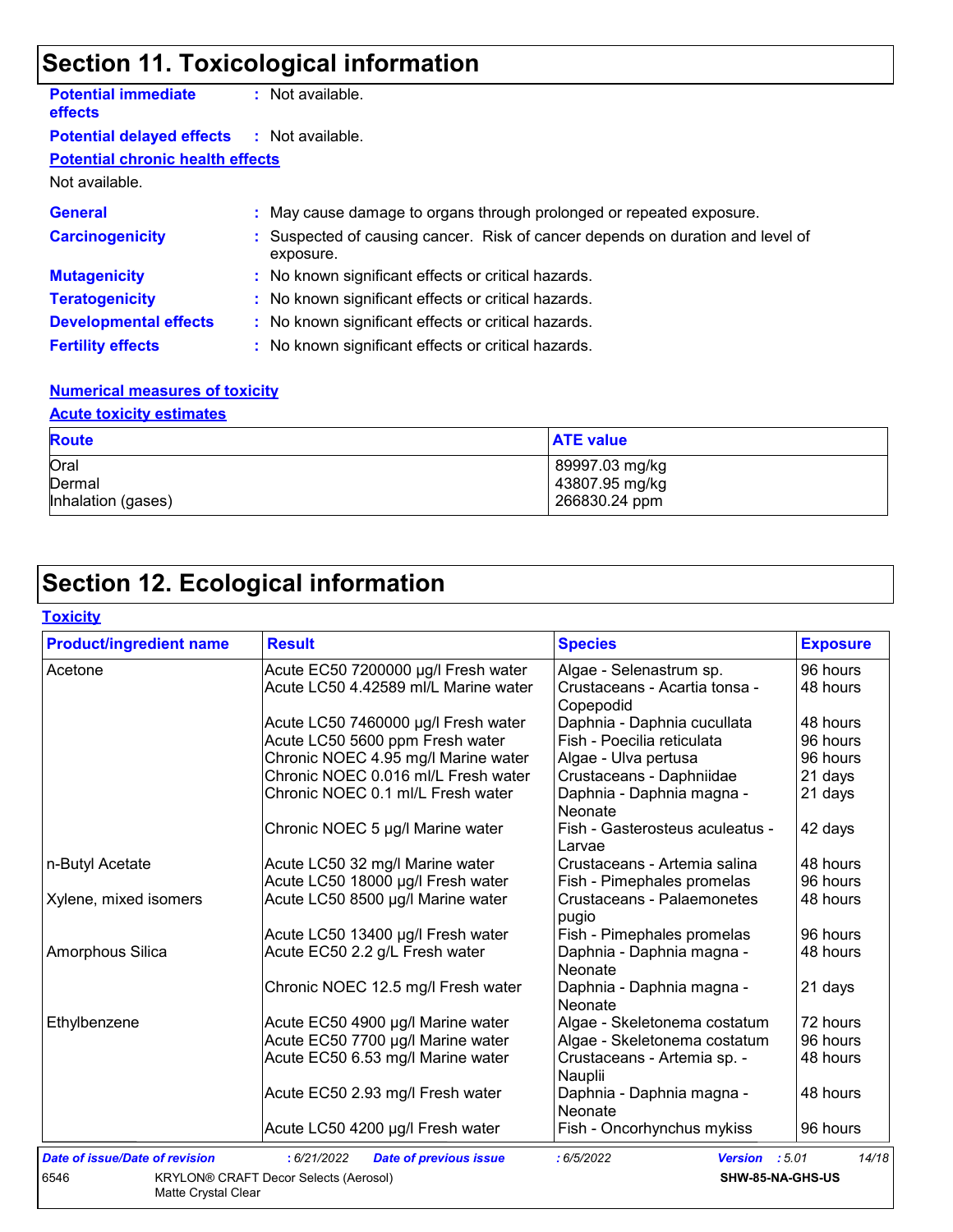### **Section 12. Ecological information**

#### **Persistence and degradability**

| <b>Product/ingredient name</b>                                                                                 | <b>Aquatic half-life</b> | <b>Photolysis</b> | <b>Biodegradability</b>                             |
|----------------------------------------------------------------------------------------------------------------|--------------------------|-------------------|-----------------------------------------------------|
| Acetone<br>n-Butyl Acetate<br>Xylene, mixed isomers<br>Hydrotreated Heavy<br>Petroleum Naphtha<br>Ethylbenzene |                          |                   | Readily<br>Readily<br>Readily<br>Readily<br>Readily |

#### **Bioaccumulative potential**

| <b>Product/ingredient name</b>                                   | $\mathsf{LogP}_\mathsf{ow}$ | <b>BCF</b>                | <b>Potential</b> |
|------------------------------------------------------------------|-----------------------------|---------------------------|------------------|
| Xylene, mixed isomers<br>Hydrotreated Heavy<br>Petroleum Naphtha |                             | 8.1 to 25.9<br>10 to 2500 | low<br>high      |

#### **Mobility in soil**

**Soil/water partition coefficient (Koc) :** Not available.

**Other adverse effects** : No known significant effects or critical hazards.

### **Section 13. Disposal considerations**

#### **Disposal methods :**

The generation of waste should be avoided or minimized wherever possible. Disposal of this product, solutions and any by-products should at all times comply with the requirements of environmental protection and waste disposal legislation and any regional local authority requirements. Dispose of surplus and non-recyclable products via a licensed waste disposal contractor. Waste should not be disposed of untreated to the sewer unless fully compliant with the requirements of all authorities with jurisdiction. Waste packaging should be recycled. Incineration or landfill should only be considered when recycling is not feasible. This material and its container must be disposed of in a safe way. Empty containers or liners may retain some product residues. Do not puncture or incinerate container.

### **Section 14. Transport information**

|                                               | <b>DOT</b><br><b>Classification</b>                                        | <b>TDG</b><br><b>Classification</b> | <b>Mexico</b><br><b>Classification</b> | <b>IATA</b>            | <b>IMDG</b>                                 |
|-----------------------------------------------|----------------------------------------------------------------------------|-------------------------------------|----------------------------------------|------------------------|---------------------------------------------|
| <b>UN number</b>                              | <b>UN1950</b>                                                              | <b>UN1950</b>                       | <b>UN1950</b>                          | <b>UN1950</b>          | <b>UN1950</b>                               |
| <b>UN proper</b><br>shipping name             | <b>AEROSOLS</b>                                                            | <b>AEROSOLS</b>                     | <b>AEROSOLS</b>                        | AEROSOLS,<br>flammable | <b>AEROSOLS</b>                             |
| <b>Transport</b><br>hazard class(es)          | 2.1<br>AMMABLE GA                                                          | 2.1                                 | 2.1                                    | 2.1                    | 2.1                                         |
| <b>Packing group</b>                          | ۰                                                                          | $\overline{\phantom{0}}$            |                                        |                        |                                             |
| <b>Environmental</b><br><b>hazards</b>        | No.                                                                        | No.                                 | No.                                    | No.                    | No.                                         |
| <b>Date of issue/Date of revision</b><br>6546 | :6/21/2022<br>KRYLON® CRAFT Decor Selects (Aerosol)<br>Matte Crystal Clear | <b>Date of previous issue</b>       | :6/5/2022                              |                        | 15/18<br>Version : 5.01<br>SHW-85-NA-GHS-US |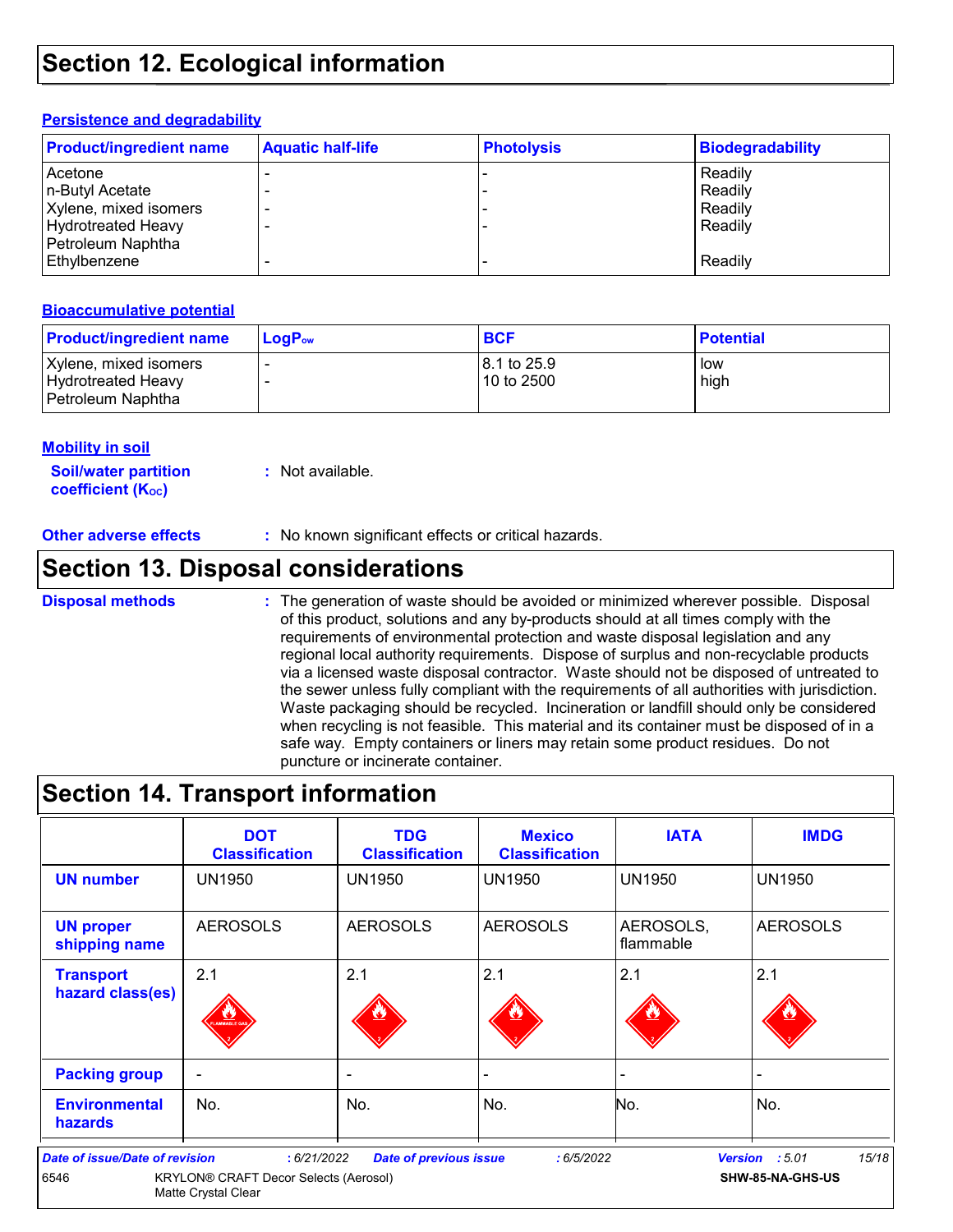|  |  |  | <b>Section 14. Transport information</b> |  |
|--|--|--|------------------------------------------|--|
|--|--|--|------------------------------------------|--|

| <b>Additional</b>                     |                                                | Product classified                                                                                                                                                                                                                                                                                                                                                                                                                                                                                                                                                                                                |                                                                |                                                |                                                |
|---------------------------------------|------------------------------------------------|-------------------------------------------------------------------------------------------------------------------------------------------------------------------------------------------------------------------------------------------------------------------------------------------------------------------------------------------------------------------------------------------------------------------------------------------------------------------------------------------------------------------------------------------------------------------------------------------------------------------|----------------------------------------------------------------|------------------------------------------------|------------------------------------------------|
| <b>information</b>                    |                                                | as per the                                                                                                                                                                                                                                                                                                                                                                                                                                                                                                                                                                                                        |                                                                |                                                |                                                |
|                                       |                                                | following sections                                                                                                                                                                                                                                                                                                                                                                                                                                                                                                                                                                                                |                                                                |                                                |                                                |
|                                       |                                                | of the                                                                                                                                                                                                                                                                                                                                                                                                                                                                                                                                                                                                            |                                                                |                                                |                                                |
|                                       |                                                | Transportation of                                                                                                                                                                                                                                                                                                                                                                                                                                                                                                                                                                                                 |                                                                |                                                |                                                |
|                                       |                                                | Dangerous Goods                                                                                                                                                                                                                                                                                                                                                                                                                                                                                                                                                                                                   |                                                                |                                                |                                                |
|                                       |                                                | Regulations:                                                                                                                                                                                                                                                                                                                                                                                                                                                                                                                                                                                                      |                                                                |                                                |                                                |
|                                       |                                                | 2.13-2.17 (Class                                                                                                                                                                                                                                                                                                                                                                                                                                                                                                                                                                                                  |                                                                |                                                |                                                |
|                                       |                                                | 2).                                                                                                                                                                                                                                                                                                                                                                                                                                                                                                                                                                                                               |                                                                |                                                |                                                |
|                                       | Dependent upon                                 | Dependent upon                                                                                                                                                                                                                                                                                                                                                                                                                                                                                                                                                                                                    | Dependent upon                                                 | Dependent upon                                 | Dependent upon                                 |
|                                       | container size, this                           | container size, this                                                                                                                                                                                                                                                                                                                                                                                                                                                                                                                                                                                              | container size, this<br>product may ship under                 | container size, this<br>product may ship under | container size, this<br>product may ship under |
|                                       | product may ship under<br>the Limited Quantity | product may ship under<br>the Limited Quantity                                                                                                                                                                                                                                                                                                                                                                                                                                                                                                                                                                    | the Limited Quantity                                           | the Limited Quantity                           | the Limited Quantity                           |
|                                       | shipping exception.                            | shipping exception.                                                                                                                                                                                                                                                                                                                                                                                                                                                                                                                                                                                               | shipping exception.                                            | shipping exception.                            | shipping exception.                            |
|                                       |                                                |                                                                                                                                                                                                                                                                                                                                                                                                                                                                                                                                                                                                                   |                                                                |                                                |                                                |
|                                       |                                                |                                                                                                                                                                                                                                                                                                                                                                                                                                                                                                                                                                                                                   |                                                                |                                                |                                                |
| <b>Special precautions for user :</b> |                                                | Multi-modal shipping descriptions are provided for informational purposes and do not<br>consider container sizes. The presence of a shipping description for a particular<br>mode of transport (sea, air, etc.), does not indicate that the product is packaged<br>suitably for that mode of transport. All packaging must be reviewed for suitability<br>prior to shipment, and compliance with the applicable regulations is the sole<br>responsibility of the person offering the product for transport. People loading and<br>unloading dangerous goods must be trained on all of the risks deriving from the | substances and on all actions in case of emergency situations. |                                                |                                                |

**Proper shipping name :**

: Not available.

### **Section 15. Regulatory information**

#### **SARA 313**

SARA 313 (40 CFR 372.45) supplier notification can be found on the Environmental Data Sheet.

#### **California Prop. 65**

WARNING: This product contains chemicals known to the State of California to cause cancer and birth defects or other reproductive harm.

#### **International regulations**

| <b>International lists</b> | <b>Australia inventory (AIIC): Not determined.</b>           |
|----------------------------|--------------------------------------------------------------|
|                            | China inventory (IECSC): Not determined.                     |
|                            | Japan inventory (CSCL): Not determined.                      |
|                            | Japan inventory (ISHL): Not determined.                      |
|                            | Korea inventory (KECI): Not determined.                      |
|                            | New Zealand Inventory of Chemicals (NZIoC): Not determined.  |
|                            | Philippines inventory (PICCS): Not determined.               |
|                            | Taiwan Chemical Substances Inventory (TCSI): Not determined. |
|                            | Thailand inventory: Not determined.                          |
|                            | Turkey inventory: Not determined.                            |
|                            | Vietnam inventory: Not determined.                           |

### **Section 16. Other information**

#### **Hazardous Material Information System (U.S.A.)**



| <b>Date of issue/Date</b> |  |  |
|---------------------------|--|--|
|                           |  |  |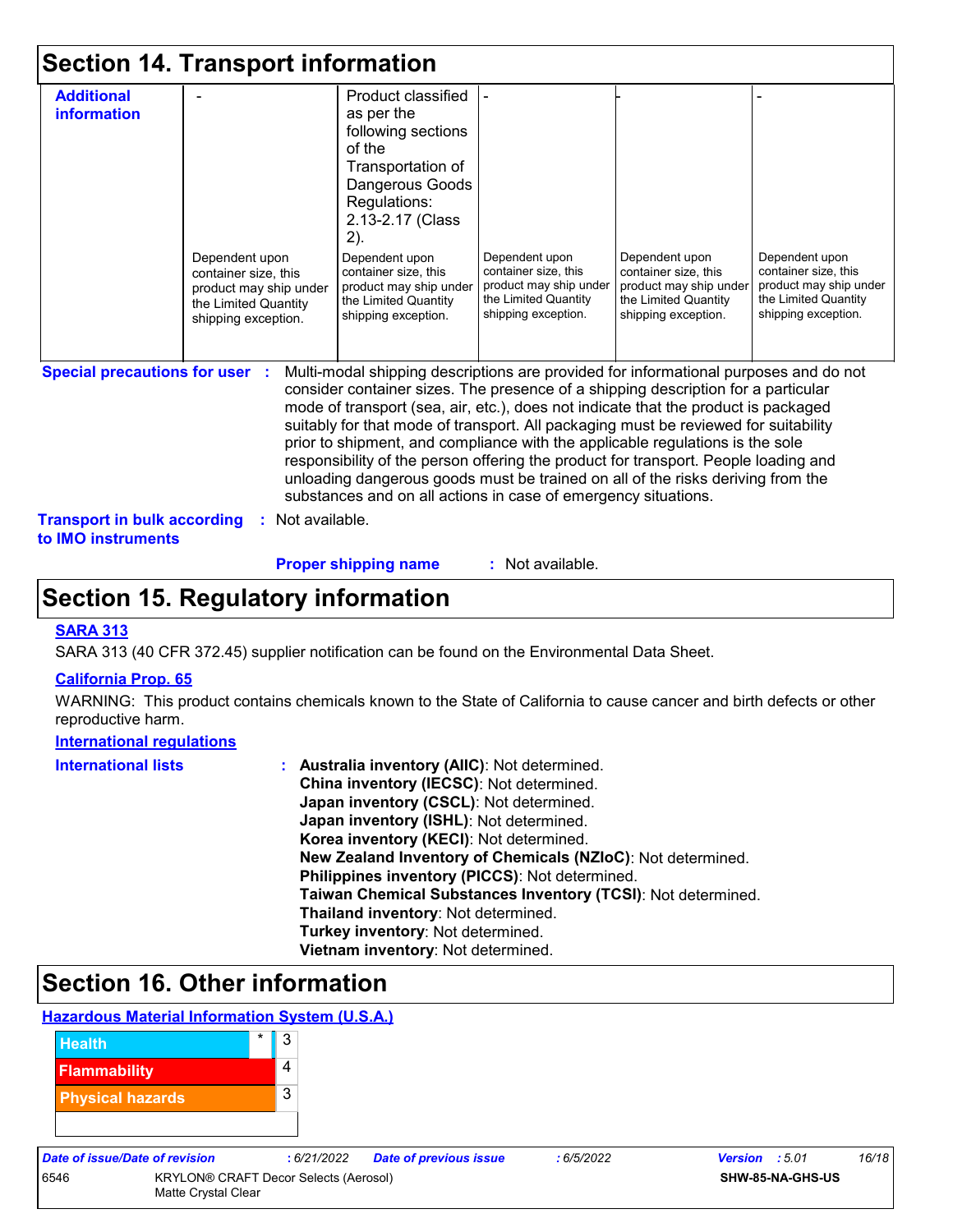### **Section 16. Other information**

**The customer is responsible for determining the PPE code for this material. For more information on HMIS® Personal Protective Equipment (PPE) codes, consult the HMIS® Implementation Manual.**

**Caution: HMIS® ratings are based on a 0-4 rating scale, with 0 representing minimal hazards or risks, and 4 representing significant hazards or risks. Although HMIS® ratings and the associated label are not required on SDSs or products leaving a facility under 29 CFR 1910.1200, the preparer may choose to provide them. HMIS® ratings are to be used with a fully implemented HMIS® program. HMIS® is a registered trademark and service mark of the American Coatings Association, Inc.**

#### **Procedure used to derive the classification**

| <b>Classification</b>                                                                             | <b>Justification</b>                     |  |  |
|---------------------------------------------------------------------------------------------------|------------------------------------------|--|--|
| FLAMMABLE AEROSOLS - Category 1                                                                   | On basis of test data                    |  |  |
| GASES UNDER PRESSURE - Compressed gas                                                             | Calculation method                       |  |  |
| SKIN CORROSION/IRRITATION - Category 2                                                            | Calculation method                       |  |  |
| SERIOUS EYE DAMAGE/ EYE IRRITATION - Category 2A                                                  | Calculation method                       |  |  |
| <b>CARCINOGENICITY - Category 2</b>                                                               | Calculation method                       |  |  |
| SPECIFIC TARGET ORGAN TOXICITY (SINGLE EXPOSURE) (Respiratory tract<br>irritation) - Category 3   | Calculation method                       |  |  |
| SPECIFIC TARGET ORGAN TOXICITY (SINGLE EXPOSURE) (Narcotic effects) -<br>Category 3               | Calculation method                       |  |  |
| SPECIFIC TARGET ORGAN TOXICITY (REPEATED EXPOSURE) - Category 2<br>ASPIRATION HAZARD - Category 1 | Calculation method<br>Calculation method |  |  |

#### **History**

| Date of printing                  | : 6/21/2022                                                                                                                                                                                                                                                                                                                                                                                                                                                                                                                                                                                                           |
|-----------------------------------|-----------------------------------------------------------------------------------------------------------------------------------------------------------------------------------------------------------------------------------------------------------------------------------------------------------------------------------------------------------------------------------------------------------------------------------------------------------------------------------------------------------------------------------------------------------------------------------------------------------------------|
| Date of issue/Date of<br>revision | : 6/21/2022                                                                                                                                                                                                                                                                                                                                                                                                                                                                                                                                                                                                           |
| Date of previous issue            | : 6/5/2022                                                                                                                                                                                                                                                                                                                                                                                                                                                                                                                                                                                                            |
| <b>Version</b>                    | : 5.01                                                                                                                                                                                                                                                                                                                                                                                                                                                                                                                                                                                                                |
| <b>Key to abbreviations</b>       | $\therefore$ ATE = Acute Toxicity Estimate<br>BCF = Bioconcentration Factor<br>GHS = Globally Harmonized System of Classification and Labelling of Chemicals<br>IATA = International Air Transport Association<br>IBC = Intermediate Bulk Container<br><b>IMDG</b> = International Maritime Dangerous Goods<br>LogPow = logarithm of the octanol/water partition coefficient<br>MARPOL = International Convention for the Prevention of Pollution From Ships, 1973<br>as modified by the Protocol of 1978. ("Marpol" = marine pollution)<br>$N/A = Not available$<br>SGG = Segregation Group<br>$UN = United Nations$ |

**Indicates information that has changed from previously issued version.**

#### **Notice to reader**

**It is recommended that each customer or recipient of this Safety Data Sheet (SDS) study it carefully and consult resources, as necessary or appropriate, to become aware of and understand the data contained in this SDS and any hazards associated with the product. This information is provided in good faith and believed to be accurate as of the effective date herein. However, no warranty, express or implied, is given. The information presented here applies only to the product as shipped. The addition of any material can change the composition, hazards and risks of the product. Products shall not be repackaged, modified, or tinted except as specifically instructed by the manufacturer, including but not limited to the incorporation of products not specified by the manufacturer, or the use or addition of products in proportions not specified by the manufacturer. Regulatory requirements are subject to change and may differ between various locations and jurisdictions. The customer/buyer/user is responsible to ensure that his activities comply with all country, federal, state, provincial or local laws. The conditions for use of the product are not under the control of the manufacturer; the customer/buyer/user is responsible to determine the conditions necessary for the safe use of this product. The customer/buyer/user should not use the product for any purpose other than the purpose shown in the applicable section of this SDS without first referring to the supplier and obtaining written handling instructions. Due to the proliferation of** 

| Date of issue/Date of revision |                                                              | : 6/21/2022 | <b>Date of previous issue</b> | : 6/5/2022 | <b>Version</b> : 5.01 |                         | 17/18 |
|--------------------------------|--------------------------------------------------------------|-------------|-------------------------------|------------|-----------------------|-------------------------|-------|
| 6546                           | KRYLON® CRAFT Decor Selects (Aerosol)<br>Matte Crystal Clear |             |                               |            |                       | <b>SHW-85-NA-GHS-US</b> |       |